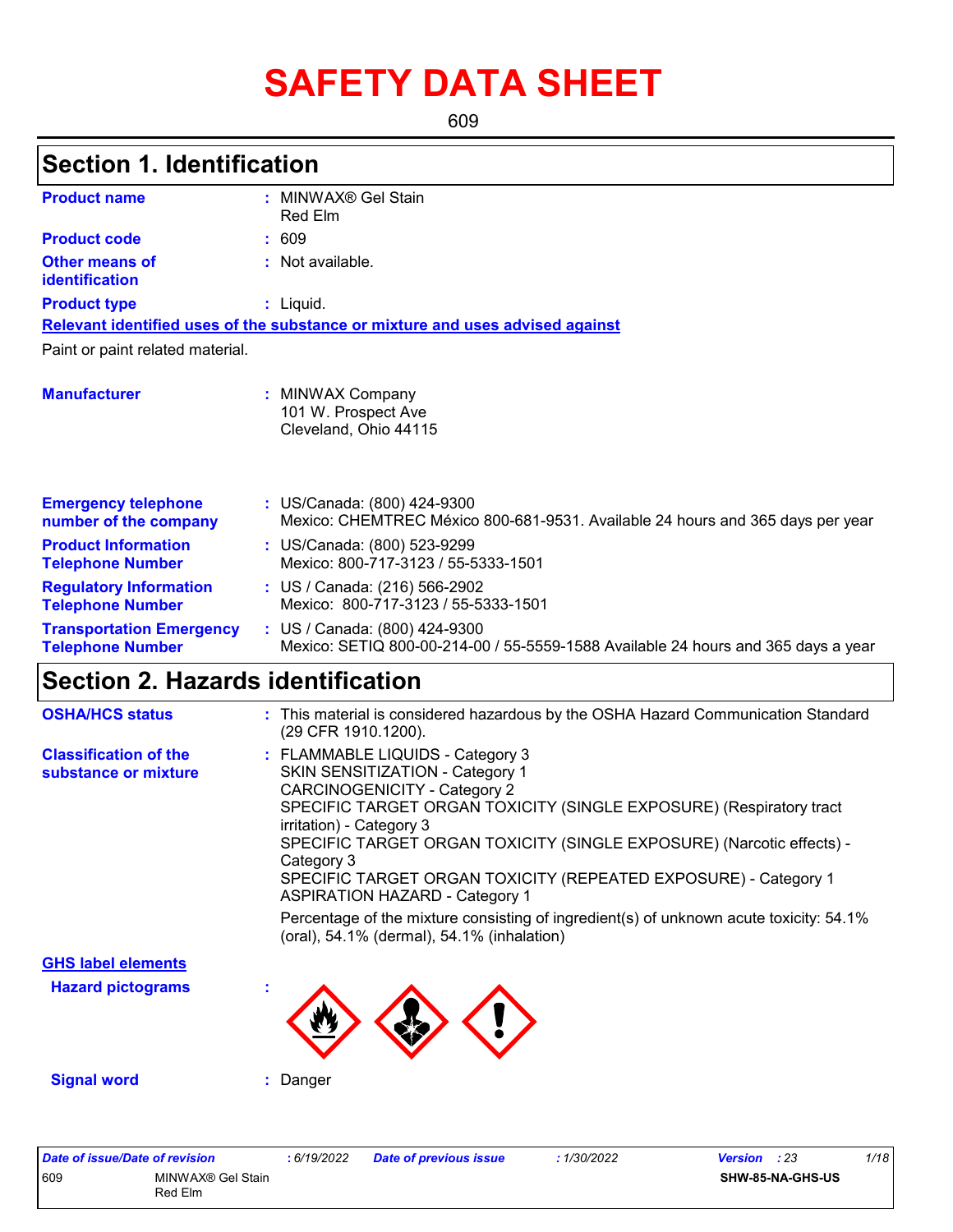## **Section 2. Hazards identification**

| : Flammable liquid and vapor.<br>May be fatal if swallowed and enters airways.<br>May cause an allergic skin reaction.<br>May cause respiratory irritation.<br>May cause drowsiness or dizziness.<br>Suspected of causing cancer.<br>Causes damage to organs through prolonged or repeated exposure.                                                                                                                                                                                                                                                                                                                                                                                |
|-------------------------------------------------------------------------------------------------------------------------------------------------------------------------------------------------------------------------------------------------------------------------------------------------------------------------------------------------------------------------------------------------------------------------------------------------------------------------------------------------------------------------------------------------------------------------------------------------------------------------------------------------------------------------------------|
|                                                                                                                                                                                                                                                                                                                                                                                                                                                                                                                                                                                                                                                                                     |
| : Read label before use. Keep out of reach of children. If medical advice is needed,<br>have product container or label at hand.                                                                                                                                                                                                                                                                                                                                                                                                                                                                                                                                                    |
| : Obtain special instructions before use. Do not handle until all safety precautions have<br>been read and understood. Wear protective gloves, protective clothing and eye or face<br>protection. Keep away from heat, hot surfaces, sparks, open flames and other ignition<br>sources. No smoking. Use explosion-proof electrical, ventilating or lighting equipment.<br>Use non-sparking tools. Take action to prevent static discharges. Use only outdoors or<br>in a well-ventilated area. Do not breathe vapor. Do not eat, drink or smoke when using<br>this product. Wash thoroughly after handling. Contaminated work clothing must not be<br>allowed out of the workplace. |
| : IF exposed or concerned: Get medical advice or attention. IF INHALED: Remove<br>person to fresh air and keep comfortable for breathing. Call a POISON CENTER or<br>doctor if you feel unwell. IF SWALLOWED: Immediately call a POISON CENTER or<br>doctor. Do NOT induce vomiting. IF ON SKIN (or hair): Take off immediately all<br>contaminated clothing. Rinse skin with water. Wash contaminated clothing before<br>reuse. IF ON SKIN: Wash with plenty of water. If skin irritation or rash occurs: Get<br>medical advice or attention.                                                                                                                                      |
| : Store locked up. Store in a well-ventilated place. Keep container tightly closed. Keep<br>cool.                                                                                                                                                                                                                                                                                                                                                                                                                                                                                                                                                                                   |
| : Dispose of contents and container in accordance with all local, regional, national and<br>international regulations.                                                                                                                                                                                                                                                                                                                                                                                                                                                                                                                                                              |
| DELAYED EFFECTS FROM LONG TERM OVEREXPOSURE. Contains solvents which<br>can cause permanent brain and nervous system damage. Intentional misuse by<br>deliberately concentrating and inhaling the contents can be harmful or fatal. WARNING:<br>This product contains chemicals known to the State of California to cause cancer and<br>birth defects or other reproductive harm.<br>Please refer to the SDS for additional information. Keep out of reach of children. Do not                                                                                                                                                                                                      |
| transfer contents to other containers for storage.                                                                                                                                                                                                                                                                                                                                                                                                                                                                                                                                                                                                                                  |
| : DANGER: Rags, steel wool, other waste soaked with this product, and sanding residue<br>may spontaneously catch fire if improperly discarded. Immediately place rags, steel<br>wool, other waste soaked with this product, and sanding residue in a sealed, water-filled,<br>metal container. Dispose of in accordance with local fire regulations.                                                                                                                                                                                                                                                                                                                                |
|                                                                                                                                                                                                                                                                                                                                                                                                                                                                                                                                                                                                                                                                                     |

## **Section 3. Composition/information on ingredients**

| Substance/mixture                       | : Mixture        |
|-----------------------------------------|------------------|
| Other means of<br><b>identification</b> | : Not available. |

**CAS number/other identifiers**

$$
: 1/30/2022
$$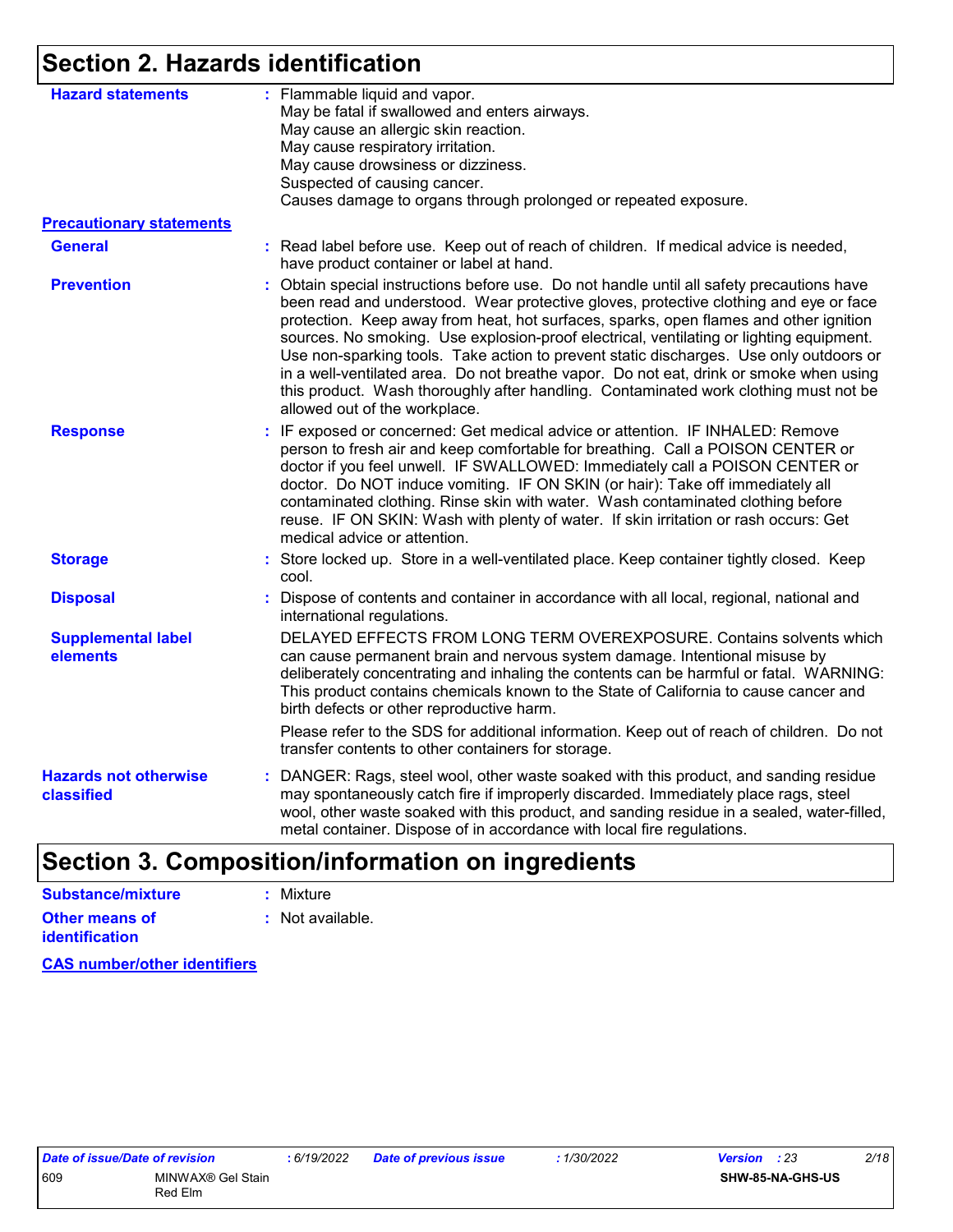### **Section 3. Composition/information on ingredients**

| <b>Ingredient name</b>               | % by weight | <b>CAS number</b> |
|--------------------------------------|-------------|-------------------|
| Med. Aliphatic Hydrocarbon Solvent   | l≥25 - ≤50  | 64742-88-7        |
| Light Aliphatic Hydrocarbon          | l≥10 - ≤25  | 64742-47-8        |
| <b>Aliphatic Solvent</b>             | ≤10         | 64742-47-8        |
| <b>Fumed Amorphous Silica</b>        | $\leq 5$    | 112945-52-5       |
| Heavy Naphthenic Petroleum Oil       | ՝≤3         | 64742-52-5        |
| <b>Iron Oxide</b>                    | $\leq$ 3    | 1309-37-1         |
| Mineral Spirits (Odorless)           | <1          | 64742-47-8        |
| <b>Light Aromatic Hydrocarbons</b>   | <1          | 64742-95-6        |
| Hydrotreated Heavy Petroleum Naphtha | <1          | 64742-48-9        |
| Xylene, mixed isomers                | <1          | 1330-20-7         |
| Carbon Black                         | ≤0.3        | 1333-86-4         |
| trimethylbenzene                     | ≤0.3        | 25551-13-7        |
| Methyl Ethyl Ketoxime                | l≤0.3       | 96-29-7           |

Any concentration shown as a range is to protect confidentiality or is due to batch variation.

**There are no additional ingredients present which, within the current knowledge of the supplier and in the concentrations applicable, are classified and hence require reporting in this section.**

**Occupational exposure limits, if available, are listed in Section 8.**

### **Section 4. First aid measures**

| <b>Description of necessary first aid measures</b>                                                                                                                                                                             |                                            |
|--------------------------------------------------------------------------------------------------------------------------------------------------------------------------------------------------------------------------------|--------------------------------------------|
| in the composition of the contract of the contract of the contract of the contract of the contract of the contract of the contract of the contract of the contract of the contract of the contract of the contract of the cont | ودادها والمتناكب بالمشام والمتوجب ومنادرها |

| Eye contact         | : Immediately flush eyes with plenty of water, occasionally lifting the upper and lower<br>eyelids. Check for and remove any contact lenses. Continue to rinse for at least 10<br>minutes. Get medical attention.                                                                                                                                                                                                                                                                                                                                                                                                                                                                                                                                       |
|---------------------|---------------------------------------------------------------------------------------------------------------------------------------------------------------------------------------------------------------------------------------------------------------------------------------------------------------------------------------------------------------------------------------------------------------------------------------------------------------------------------------------------------------------------------------------------------------------------------------------------------------------------------------------------------------------------------------------------------------------------------------------------------|
| <b>Inhalation</b>   | : Remove victim to fresh air and keep at rest in a position comfortable for breathing. If it<br>is suspected that fumes are still present, the rescuer should wear an appropriate mask<br>or self-contained breathing apparatus. If not breathing, if breathing is irregular or if<br>respiratory arrest occurs, provide artificial respiration or oxygen by trained personnel. It<br>may be dangerous to the person providing aid to give mouth-to-mouth resuscitation.<br>Get medical attention. If necessary, call a poison center or physician. If unconscious,<br>place in recovery position and get medical attention immediately. Maintain an open<br>airway. Loosen tight clothing such as a collar, tie, belt or waistband.                    |
| <b>Skin contact</b> | : Wash with plenty of soap and water. Remove contaminated clothing and shoes. Wash<br>contaminated clothing thoroughly with water before removing it, or wear gloves.<br>Continue to rinse for at least 10 minutes. Get medical attention. In the event of any<br>complaints or symptoms, avoid further exposure. Wash clothing before reuse. Clean<br>shoes thoroughly before reuse.                                                                                                                                                                                                                                                                                                                                                                   |
| <b>Ingestion</b>    | : Get medical attention immediately. Call a poison center or physician. Wash out mouth<br>with water. Remove dentures if any. If material has been swallowed and the exposed<br>person is conscious, give small quantities of water to drink. Stop if the exposed person<br>feels sick as vomiting may be dangerous. Aspiration hazard if swallowed. Can enter<br>lungs and cause damage. Do not induce vomiting. If vomiting occurs, the head should<br>be kept low so that vomit does not enter the lungs. Never give anything by mouth to an<br>unconscious person. If unconscious, place in recovery position and get medical<br>attention immediately. Maintain an open airway. Loosen tight clothing such as a collar,<br>tie, belt or waistband. |

**Most important symptoms/effects, acute and delayed**

|                     | <b>Potential acute health effects</b> |                                                                                                                                                                                     |                                        |             |                     |      |  |
|---------------------|---------------------------------------|-------------------------------------------------------------------------------------------------------------------------------------------------------------------------------------|----------------------------------------|-------------|---------------------|------|--|
| <b>Eye contact</b>  |                                       | : No known significant effects or critical hazards.<br>: Can cause central nervous system (CNS) depression. May cause drowsiness or<br>dizziness. May cause respiratory irritation. |                                        |             |                     |      |  |
| <b>Inhalation</b>   |                                       |                                                                                                                                                                                     |                                        |             |                     |      |  |
| <b>Skin contact</b> |                                       |                                                                                                                                                                                     | : May cause an allergic skin reaction. |             |                     |      |  |
|                     | Date of issue/Date of revision        | :6/19/2022                                                                                                                                                                          | <b>Date of previous issue</b>          | : 1/30/2022 | <b>Version</b> : 23 | 3/18 |  |
| 609                 | MINWAX® Gel Stain<br>Red Elm          |                                                                                                                                                                                     |                                        |             | SHW-85-NA-GHS-US    |      |  |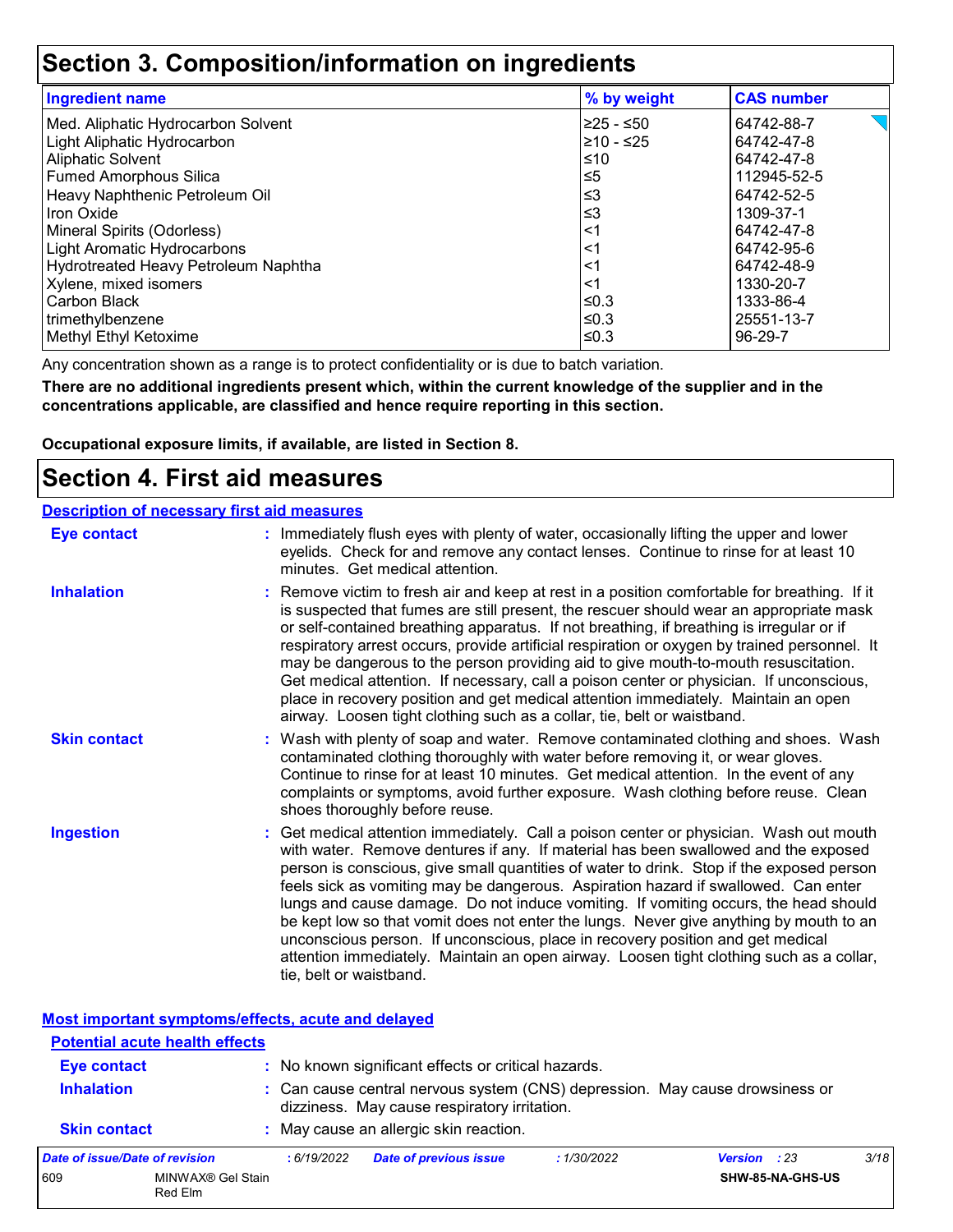# **Section 4. First aid measures**

| <b>Ingestion</b>                    | : Can cause central nervous system (CNS) depression. May be fatal if swallowed and<br>enters airways.                                                                                                                                                                                                                                                                                                           |
|-------------------------------------|-----------------------------------------------------------------------------------------------------------------------------------------------------------------------------------------------------------------------------------------------------------------------------------------------------------------------------------------------------------------------------------------------------------------|
| <b>Over-exposure signs/symptoms</b> |                                                                                                                                                                                                                                                                                                                                                                                                                 |
| <b>Eye contact</b>                  | : No specific data.                                                                                                                                                                                                                                                                                                                                                                                             |
| <b>Inhalation</b>                   | : Adverse symptoms may include the following:<br>respiratory tract irritation<br>coughing<br>nausea or vomiting<br>headache<br>drowsiness/fatigue<br>dizziness/vertigo<br>unconsciousness                                                                                                                                                                                                                       |
| <b>Skin contact</b>                 | : Adverse symptoms may include the following:<br>irritation<br>redness                                                                                                                                                                                                                                                                                                                                          |
| <b>Ingestion</b>                    | : Adverse symptoms may include the following:<br>nausea or vomiting                                                                                                                                                                                                                                                                                                                                             |
|                                     | <u>Indication of immediate medical attention and special treatment needed, if necessary</u>                                                                                                                                                                                                                                                                                                                     |
| <b>Notes to physician</b>           | : Treat symptomatically. Contact poison treatment specialist immediately if large<br>quantities have been ingested or inhaled.                                                                                                                                                                                                                                                                                  |
| <b>Specific treatments</b>          | : No specific treatment.                                                                                                                                                                                                                                                                                                                                                                                        |
| <b>Protection of first-aiders</b>   | : No action shall be taken involving any personal risk or without suitable training. If it is<br>suspected that fumes are still present, the rescuer should wear an appropriate mask or<br>self-contained breathing apparatus. It may be dangerous to the person providing aid to<br>give mouth-to-mouth resuscitation. Wash contaminated clothing thoroughly with water<br>before removing it, or wear gloves. |

# **Section 5. Fire-fighting measures**

**See toxicological information (Section 11)**

| : Use dry chemical, $CO2$ , water spray (fog) or foam.                                                                                                                                                                                                                                                                                                                                                                   |
|--------------------------------------------------------------------------------------------------------------------------------------------------------------------------------------------------------------------------------------------------------------------------------------------------------------------------------------------------------------------------------------------------------------------------|
| : Do not use water jet.                                                                                                                                                                                                                                                                                                                                                                                                  |
| : Flammable liquid and vapor. Runoff to sewer may create fire or explosion hazard. In a<br>fire or if heated, a pressure increase will occur and the container may burst, with the risk<br>of a subsequent explosion. The vapor/gas is heavier than air and will spread along the<br>ground. Vapors may accumulate in low or confined areas or travel a considerable<br>distance to a source of ignition and flash back. |
| : Decomposition products may include the following materials:<br>carbon dioxide<br>carbon monoxide<br>metal oxide/oxides                                                                                                                                                                                                                                                                                                 |
| : Promptly isolate the scene by removing all persons from the vicinity of the incident if<br>there is a fire. No action shall be taken involving any personal risk or without suitable<br>training. Move containers from fire area if this can be done without risk. Use water<br>spray to keep fire-exposed containers cool.                                                                                            |
|                                                                                                                                                                                                                                                                                                                                                                                                                          |

| Date of issue/Date of revision |                               | 6/19/2022 | <b>Date of previous issue</b> | 1/30/2022 | <b>Version</b> : 23 | 4/18 |
|--------------------------------|-------------------------------|-----------|-------------------------------|-----------|---------------------|------|
| 609                            | MINWAX® Gel Stain<br>Red Elm. |           |                               |           | SHW-85-NA-GHS-US    |      |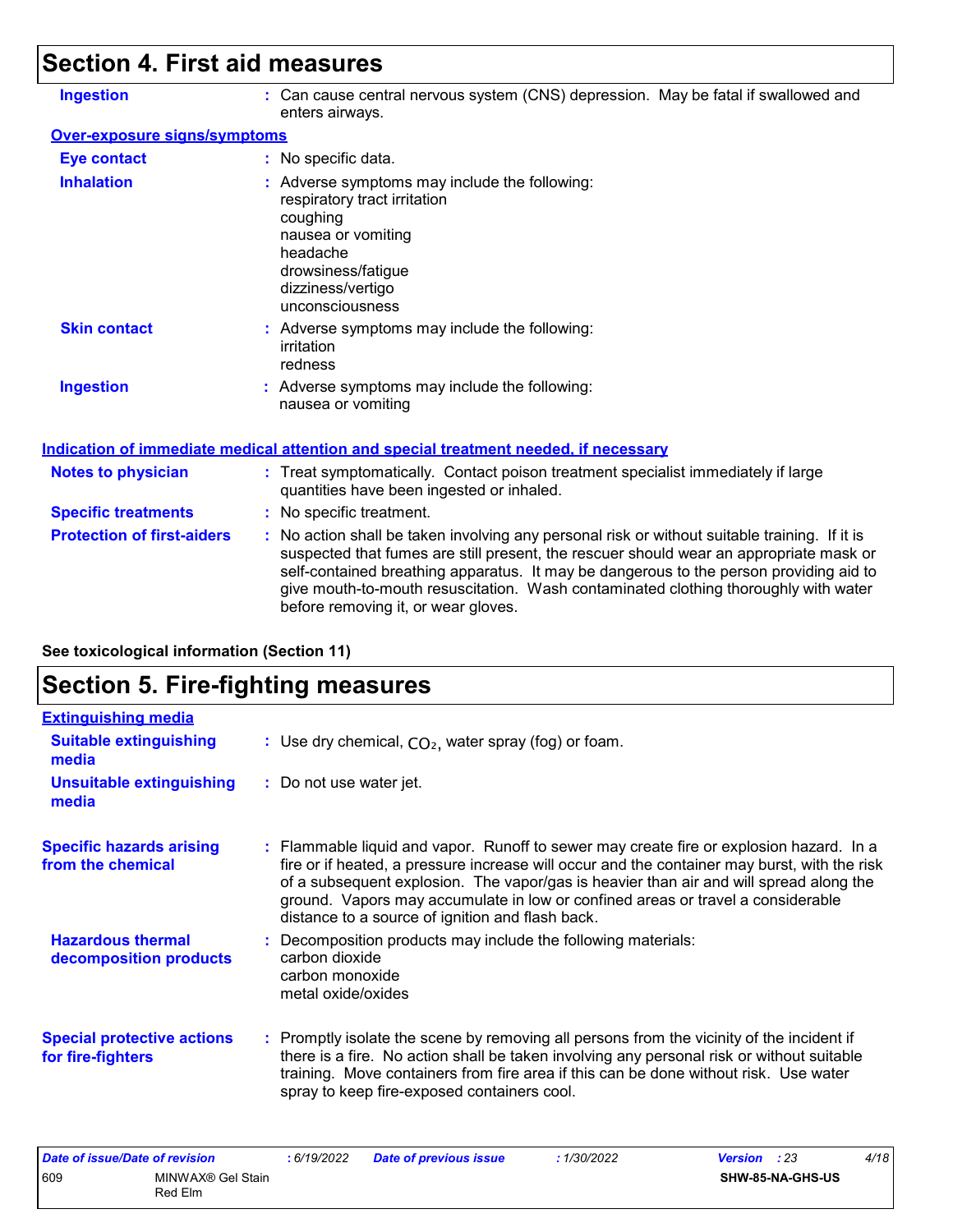### **Section 5. Fire-fighting measures**

Fire-fighters should wear appropriate protective equipment and self-contained breathing **:** apparatus (SCBA) with a full face-piece operated in positive pressure mode. **Special protective equipment for fire-fighters**

### **Section 6. Accidental release measures**

|                                                              | <b>Personal precautions, protective equipment and emergency procedures</b>                                                                                                                                                                                                                                                                                                                                                                                                                                                                                                                                                                                                                                                                                           |
|--------------------------------------------------------------|----------------------------------------------------------------------------------------------------------------------------------------------------------------------------------------------------------------------------------------------------------------------------------------------------------------------------------------------------------------------------------------------------------------------------------------------------------------------------------------------------------------------------------------------------------------------------------------------------------------------------------------------------------------------------------------------------------------------------------------------------------------------|
| For non-emergency<br>personnel                               | : No action shall be taken involving any personal risk or without suitable training.<br>Evacuate surrounding areas. Keep unnecessary and unprotected personnel from<br>entering. Do not touch or walk through spilled material. Shut off all ignition sources.<br>No flares, smoking or flames in hazard area. Avoid breathing vapor or mist. Provide<br>adequate ventilation. Wear appropriate respirator when ventilation is inadequate. Put<br>on appropriate personal protective equipment.                                                                                                                                                                                                                                                                      |
| For emergency responders :                                   | If specialized clothing is required to deal with the spillage, take note of any information in<br>Section 8 on suitable and unsuitable materials. See also the information in "For non-<br>emergency personnel".                                                                                                                                                                                                                                                                                                                                                                                                                                                                                                                                                     |
| <b>Environmental precautions</b>                             | : Avoid dispersal of spilled material and runoff and contact with soil, waterways, drains<br>and sewers. Inform the relevant authorities if the product has caused environmental<br>pollution (sewers, waterways, soil or air).                                                                                                                                                                                                                                                                                                                                                                                                                                                                                                                                      |
| <b>Methods and materials for containment and cleaning up</b> |                                                                                                                                                                                                                                                                                                                                                                                                                                                                                                                                                                                                                                                                                                                                                                      |
| <b>Small spill</b>                                           | : Stop leak if without risk. Move containers from spill area. Use spark-proof tools and<br>explosion-proof equipment. Dilute with water and mop up if water-soluble. Alternatively,<br>or if water-insoluble, absorb with an inert dry material and place in an appropriate waste<br>disposal container. Dispose of via a licensed waste disposal contractor.                                                                                                                                                                                                                                                                                                                                                                                                        |
| <b>Large spill</b>                                           | : Stop leak if without risk. Move containers from spill area. Use spark-proof tools and<br>explosion-proof equipment. Approach release from upwind. Prevent entry into sewers,<br>water courses, basements or confined areas. Wash spillages into an effluent treatment<br>plant or proceed as follows. Contain and collect spillage with non-combustible,<br>absorbent material e.g. sand, earth, vermiculite or diatomaceous earth and place in<br>container for disposal according to local regulations (see Section 13). Dispose of via a<br>licensed waste disposal contractor. Contaminated absorbent material may pose the<br>same hazard as the spilled product. Note: see Section 1 for emergency contact<br>information and Section 13 for waste disposal. |

## **Section 7. Handling and storage**

#### **Precautions for safe handling**

| <b>Protective measures</b>                       | : Put on appropriate personal protective equipment (see Section 8). Persons with a<br>history of skin sensitization problems should not be employed in any process in which<br>this product is used. Avoid exposure - obtain special instructions before use. Do not<br>handle until all safety precautions have been read and understood. Do not get in eyes<br>or on skin or clothing. Do not breathe vapor or mist. Do not swallow. Use only with<br>adequate ventilation. Wear appropriate respirator when ventilation is inadequate. Do<br>not enter storage areas and confined spaces unless adequately ventilated. Keep in the<br>original container or an approved alternative made from a compatible material, kept<br>tightly closed when not in use. Store and use away from heat, sparks, open flame or<br>any other ignition source. Use explosion-proof electrical (ventilating, lighting and<br>material handling) equipment. Use only non-sparking tools. Take precautionary<br>measures against electrostatic discharges. Empty containers retain product residue<br>and can be hazardous. Do not reuse container. |
|--------------------------------------------------|-------------------------------------------------------------------------------------------------------------------------------------------------------------------------------------------------------------------------------------------------------------------------------------------------------------------------------------------------------------------------------------------------------------------------------------------------------------------------------------------------------------------------------------------------------------------------------------------------------------------------------------------------------------------------------------------------------------------------------------------------------------------------------------------------------------------------------------------------------------------------------------------------------------------------------------------------------------------------------------------------------------------------------------------------------------------------------------------------------------------------------------|
| <b>Advice on general</b><br>occupational hygiene | : Eating, drinking and smoking should be prohibited in areas where this material is<br>handled, stored and processed. Workers should wash hands and face before eating,<br>drinking and smoking. Remove contaminated clothing and protective equipment before<br>entering eating areas. See also Section 8 for additional information on hygiene<br>measures.                                                                                                                                                                                                                                                                                                                                                                                                                                                                                                                                                                                                                                                                                                                                                                       |

| Date of issue/Date of revision |                              | : 6/19/2022 | <b>Date of previous issue</b> | : 1/30/2022 | <b>Version</b> : 23 |                  | 5/18 |
|--------------------------------|------------------------------|-------------|-------------------------------|-------------|---------------------|------------------|------|
| 609                            | MINWAX® Gel Stain<br>Red Elm |             |                               |             |                     | SHW-85-NA-GHS-US |      |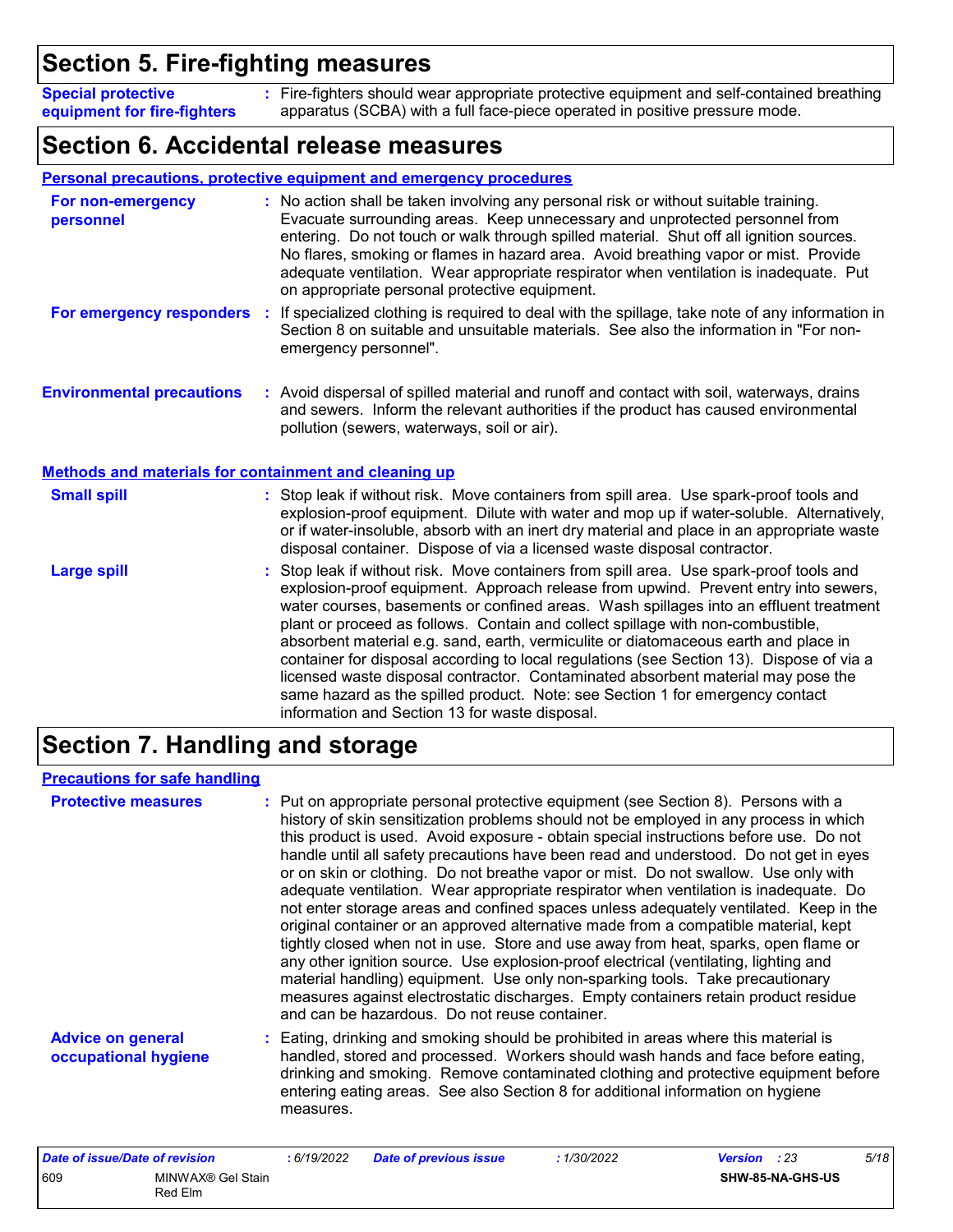# **Section 7. Handling and storage**

| <b>Conditions for safe storage,</b><br>including any<br><i>incompatibilities</i> | : Store in accordance with local regulations. Store in a segregated and approved area.<br>Store in original container protected from direct sunlight in a dry, cool and well-ventilated<br>area, away from incompatible materials (see Section 10) and food and drink. Store<br>locked up. Eliminate all ignition sources. Separate from oxidizing materials. Keep<br>container tightly closed and sealed until ready for use. Containers that have been<br>opened must be carefully resealed and kept upright to prevent leakage. Do not store in<br>unlabeled containers. Use appropriate containment to avoid environmental<br>contamination. See Section 10 for incompatible materials before handling or use. |
|----------------------------------------------------------------------------------|--------------------------------------------------------------------------------------------------------------------------------------------------------------------------------------------------------------------------------------------------------------------------------------------------------------------------------------------------------------------------------------------------------------------------------------------------------------------------------------------------------------------------------------------------------------------------------------------------------------------------------------------------------------------------------------------------------------------|
|----------------------------------------------------------------------------------|--------------------------------------------------------------------------------------------------------------------------------------------------------------------------------------------------------------------------------------------------------------------------------------------------------------------------------------------------------------------------------------------------------------------------------------------------------------------------------------------------------------------------------------------------------------------------------------------------------------------------------------------------------------------------------------------------------------------|

# **Section 8. Exposure controls/personal protection**

#### **Control parameters**

**Occupational exposure limits (OSHA United States)**

| <b>Ingredient name</b>                                                                              | CAS#                                  | <b>Exposure limits</b>                                                                                                                                                                                                                                                                                                                                                                                                             |
|-----------------------------------------------------------------------------------------------------|---------------------------------------|------------------------------------------------------------------------------------------------------------------------------------------------------------------------------------------------------------------------------------------------------------------------------------------------------------------------------------------------------------------------------------------------------------------------------------|
| Med. Aliphatic Hydrocarbon Solvent                                                                  | 64742-88-7                            | OSHA PEL (United States, 5/2018).<br>TWA: 100 ppm 8 hours.<br>TWA: $400 \text{ mg/m}^3$ 8 hours.                                                                                                                                                                                                                                                                                                                                   |
| Light Aliphatic Hydrocarbon                                                                         | 64742-47-8                            | ACGIH TLV (United States, 1/2021).<br>Absorbed through skin.<br>TWA: 200 mg/m <sup>3</sup> , (as total hydrocarbon<br>vapor) 8 hours.                                                                                                                                                                                                                                                                                              |
| <b>Aliphatic Solvent</b>                                                                            | 64742-47-8                            | ACGIH TLV (United States, 1/2021).<br>Absorbed through skin.<br>TWA: 200 mg/m <sup>3</sup> , (as total hydrocarbon<br>vapor) 8 hours.                                                                                                                                                                                                                                                                                              |
| <b>Fumed Amorphous Silica</b>                                                                       | 112945-52-5                           | NIOSH REL (United States, 10/2020).<br>TWA: 6 mg/m <sup>3</sup> 10 hours.                                                                                                                                                                                                                                                                                                                                                          |
| Heavy Naphthenic Petroleum Oil                                                                      | 64742-52-5                            | ACGIH TLV (United States, 1/2021).<br>TWA: 5 mg/m <sup>3</sup> 8 hours. Form: Inhalable<br>fraction<br>OSHA PEL (United States, 5/2018).<br>TWA: 5 mg/m <sup>3</sup> 8 hours.<br>NIOSH REL (United States, 10/2020).<br>TWA: 5 mg/m <sup>3</sup> 10 hours. Form: Mist<br>STEL: 10 mg/m <sup>3</sup> 15 minutes. Form: Mist                                                                                                         |
| Iron Oxide                                                                                          | 1309-37-1                             | NIOSH REL (United States, 10/2020).<br>TWA: 5 mg/m <sup>3</sup> , (as Fe) 10 hours. Form: Dust<br>and fumes<br>OSHA PEL (United States, 5/2018).<br>TWA: 10 mg/m <sup>3</sup> 8 hours. Form: Fume<br>TWA: 5 mg/m <sup>3</sup> 8 hours. Form: Respirable<br>fraction<br>TWA: 15 mg/m <sup>3</sup> 8 hours. Form: Total dust<br>ACGIH TLV (United States, 1/2021).<br>TWA: 5 mg/m <sup>3</sup> 8 hours. Form: Respirable<br>fraction |
| Mineral Spirits (Odorless)                                                                          | 64742-47-8                            | ACGIH TLV (United States, 1/2021).<br>Absorbed through skin.<br>TWA: 200 mg/m <sup>3</sup> , (as total hydrocarbon<br>vapor) 8 hours.                                                                                                                                                                                                                                                                                              |
| <b>Light Aromatic Hydrocarbons</b><br>Hydrotreated Heavy Petroleum Naphtha<br>Xylene, mixed isomers | 64742-95-6<br>64742-48-9<br>1330-20-7 | None.<br>None.<br>ACGIH TLV (United States, 1/2021).<br>TWA: 100 ppm 8 hours.<br>TWA: 434 mg/m <sup>3</sup> 8 hours.<br>STEL: 150 ppm 15 minutes.                                                                                                                                                                                                                                                                                  |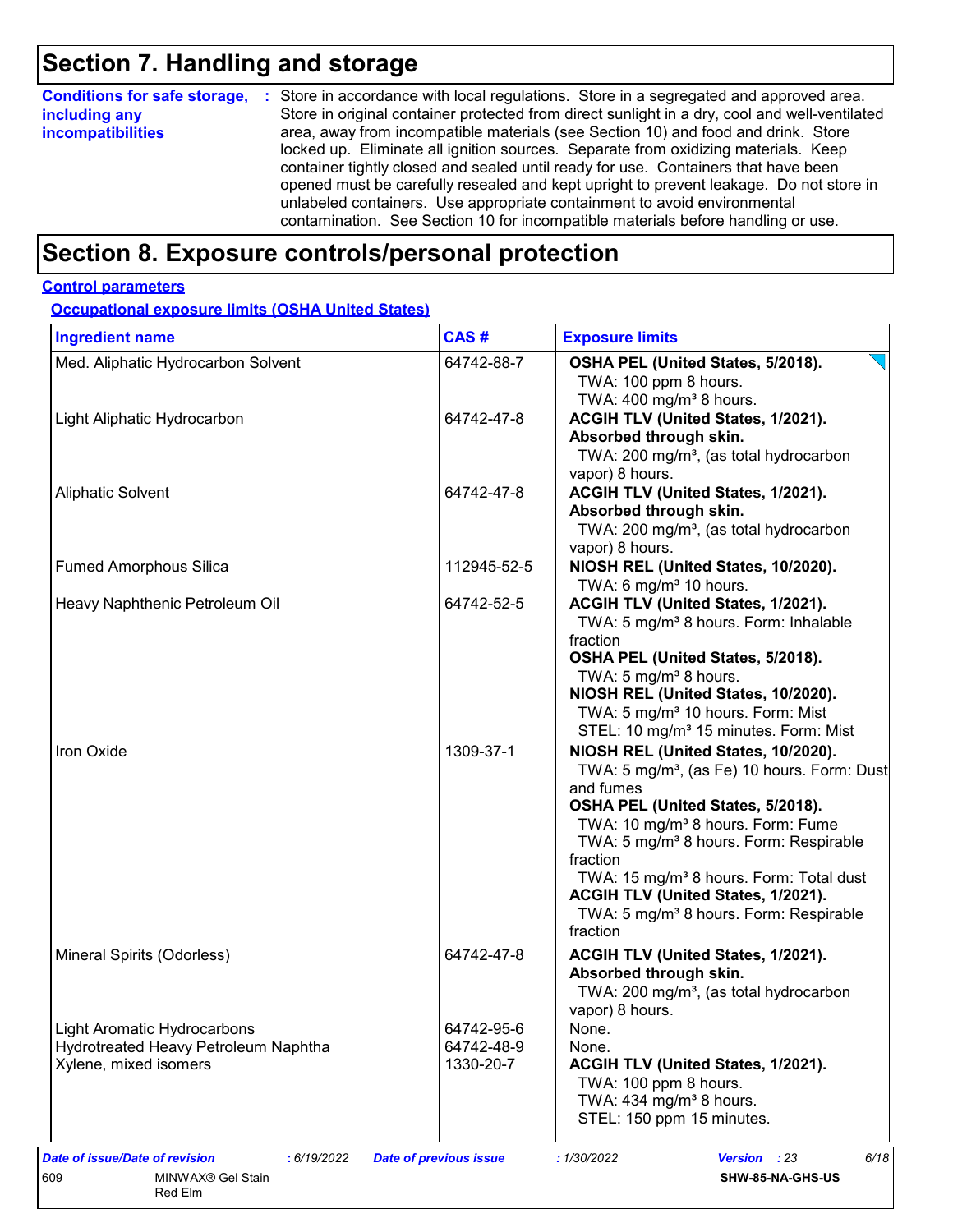# **Section 8. Exposure controls/personal protection**

| Carbon Black          | 1333-86-4  | STEL: 651 mg/m <sup>3</sup> 15 minutes.<br>OSHA PEL (United States, 5/2018).<br>TWA: 100 ppm 8 hours.<br>TWA: 435 mg/m <sup>3</sup> 8 hours.<br>ACGIH TLV (United States, 1/2021).<br>TWA: 3 mg/m <sup>3</sup> 8 hours. Form: Inhalable |
|-----------------------|------------|-----------------------------------------------------------------------------------------------------------------------------------------------------------------------------------------------------------------------------------------|
|                       |            | fraction<br>NIOSH REL (United States, 10/2020).<br>TWA: $3.5 \text{ mg/m}^3$ 10 hours.<br>TWA: 0.1 mg of PAHs/cm <sup>3</sup> 10 hours.<br>OSHA PEL (United States, 5/2018).<br>TWA: $3.5 \text{ mg/m}^3$ 8 hours.                      |
| trimethylbenzene      | 25551-13-7 | ACGIH TLV (United States, 1/2021).<br>TWA: 25 ppm 8 hours.<br>TWA: $123$ mg/m <sup>3</sup> 8 hours.                                                                                                                                     |
| Methyl Ethyl Ketoxime | 96-29-7    | OARS WEEL (United States, 1/2021). Skin<br>sensitizer.<br>TWA: 10 ppm 8 hours.                                                                                                                                                          |

#### **Occupational exposure limits (Canada)**

| <b>Ingredient name</b>                              | CAS#       | <b>Exposure limits</b>                                                                                                                                                                                                                                                                                                                                                                                                                                          |
|-----------------------------------------------------|------------|-----------------------------------------------------------------------------------------------------------------------------------------------------------------------------------------------------------------------------------------------------------------------------------------------------------------------------------------------------------------------------------------------------------------------------------------------------------------|
| Medium aliphatic solvent naphtha (petroleum) C9-C12 | 64742-88-7 | CA Ontario Provincial (Canada, 6/2019).<br>TWA: 525 mg/m <sup>3</sup> 8 hours.                                                                                                                                                                                                                                                                                                                                                                                  |
| Petroleum refining, hydrotreated light distillate   | 64742-47-8 | <b>CA British Columbia Provincial (Canada,</b><br>6/2021). Absorbed through skin.<br>TWA: 200 mg/m <sup>3</sup> , (as total hydrocarbon<br>vapour) 8 hours.<br>CA Alberta Provincial (Canada, 6/2018).<br>Absorbed through skin.<br>8 hrs OEL: 200 mg/m <sup>3</sup> , (as total hydrocarbon<br>vapour) 8 hours.<br>CA Ontario Provincial (Canada, 6/2019).<br>Absorbed through skin.<br>TWA: 200 mg/m <sup>3</sup> , (as total hydrocarbon<br>vapour) 8 hours. |
| Petroleum refining, hydrotreated light distillate   | 64742-47-8 | <b>CA British Columbia Provincial (Canada,</b><br>6/2021). Absorbed through skin.<br>TWA: 200 mg/m <sup>3</sup> , (as total hydrocarbon<br>vapour) 8 hours.<br>CA Alberta Provincial (Canada, 6/2018).<br>Absorbed through skin.<br>8 hrs OEL: 200 mg/m <sup>3</sup> , (as total hydrocarbon<br>vapour) 8 hours.<br>CA Ontario Provincial (Canada, 6/2019).<br>Absorbed through skin.<br>TWA: 200 mg/m <sup>3</sup> , (as total hydrocarbon<br>vapour) 8 hours. |
| Petroleum refining, hydrotreated light distillate   | 64742-47-8 | <b>CA British Columbia Provincial (Canada,</b><br>6/2021). Absorbed through skin.<br>TWA: 200 mg/m <sup>3</sup> , (as total hydrocarbon<br>vapour) 8 hours.<br>CA Alberta Provincial (Canada, 6/2018).<br>Absorbed through skin.<br>8 hrs OEL: 200 mg/m <sup>3</sup> , (as total hydrocarbon<br>vapour) 8 hours.<br>CA Ontario Provincial (Canada, 6/2019).                                                                                                     |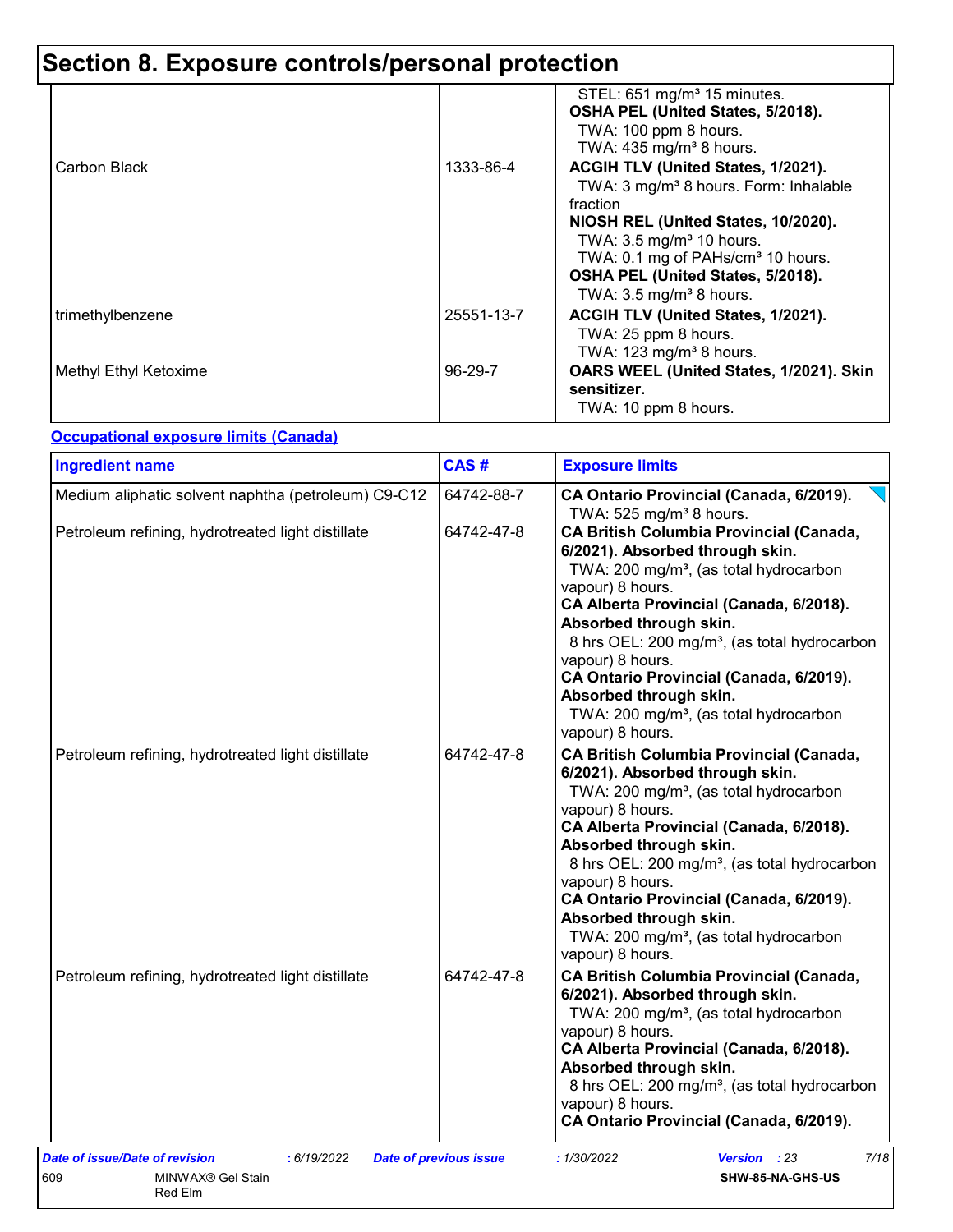# **Section 8. Exposure controls/personal protection**

| Xylene                | 1330-20-7 | Absorbed through skin.<br>TWA: 200 mg/m <sup>3</sup> , (as total hydrocarbon<br>vapour) 8 hours.<br>CA Alberta Provincial (Canada, 6/2018).<br>8 hrs OEL: 100 ppm 8 hours.<br>15 min OEL: 651 mg/m <sup>3</sup> 15 minutes.<br>15 min OEL: 150 ppm 15 minutes.<br>8 hrs OEL: 434 mg/m <sup>3</sup> 8 hours.<br><b>CA British Columbia Provincial (Canada,</b><br>6/2021).<br>TWA: 100 ppm 8 hours.<br>STEL: 150 ppm 15 minutes.<br>CA Quebec Provincial (Canada, 6/2021).<br>TWAEV: 100 ppm 8 hours.                                                                             |
|-----------------------|-----------|----------------------------------------------------------------------------------------------------------------------------------------------------------------------------------------------------------------------------------------------------------------------------------------------------------------------------------------------------------------------------------------------------------------------------------------------------------------------------------------------------------------------------------------------------------------------------------|
|                       |           | TWAEV: 434 mg/m <sup>3</sup> 8 hours.<br>STEV: 150 ppm 15 minutes.<br>STEV: 651 mg/m <sup>3</sup> 15 minutes.<br>CA Ontario Provincial (Canada, 6/2019).<br>STEL: 150 ppm 15 minutes.<br>TWA: 100 ppm 8 hours.<br><b>CA Saskatchewan Provincial (Canada,</b><br>7/2013).<br>STEL: 150 ppm 15 minutes.<br>TWA: 100 ppm 8 hours.                                                                                                                                                                                                                                                   |
| Carbon black          | 1333-86-4 | <b>CA British Columbia Provincial (Canada,</b><br>6/2021).<br>TWA: 3 mg/m <sup>3</sup> 8 hours. Form: Inhalable<br>CA Ontario Provincial (Canada, 6/2019).<br>TWA: 3 mg/m <sup>3</sup> 8 hours. Form: Inhalable<br>particulate matter.<br>CA Quebec Provincial (Canada, 6/2021).<br>TWAEV: 3 mg/m <sup>3</sup> 8 hours. Form: inhalable<br>dust<br>CA Alberta Provincial (Canada, 6/2018).<br>8 hrs OEL: 3.5 mg/m <sup>3</sup> 8 hours.<br><b>CA Saskatchewan Provincial (Canada,</b><br>7/2013).<br>STEL: 7 mg/m <sup>3</sup> 15 minutes.<br>TWA: $3.5 \text{ mg/m}^3$ 8 hours. |
| Methyl Ethyl Ketoxime | 96-29-7   | OARS WEEL (United States, 1/2021). Skin<br>sensitizer.<br>TWA: 10 ppm 8 hours.                                                                                                                                                                                                                                                                                                                                                                                                                                                                                                   |

#### **Occupational exposure limits (Mexico)**

|                             | CAS#       | <b>Exposure limits</b>                                                                                                                       |
|-----------------------------|------------|----------------------------------------------------------------------------------------------------------------------------------------------|
| Light Aliphatic Hydrocarbon | 64742-47-8 | <b>ACGIH TLV (United States, 1/2021).</b><br>Absorbed through skin.<br>TWA: 200 mg/m <sup>3</sup> , (as total hydrocarbon<br>vapor) 8 hours. |
| <b>Aliphatic Solvent</b>    | 64742-47-8 | ACGIH TLV (United States, 1/2021).<br>Absorbed through skin.<br>TWA: 200 mg/m <sup>3</sup> , (as total hydrocarbon<br>vapor) 8 hours.        |

| <b>Date of issue/Date of revision</b> |                   | : 6/19/202 |
|---------------------------------------|-------------------|------------|
| 609                                   | MINWAX® Gel Stain |            |
|                                       | Red Flm           |            |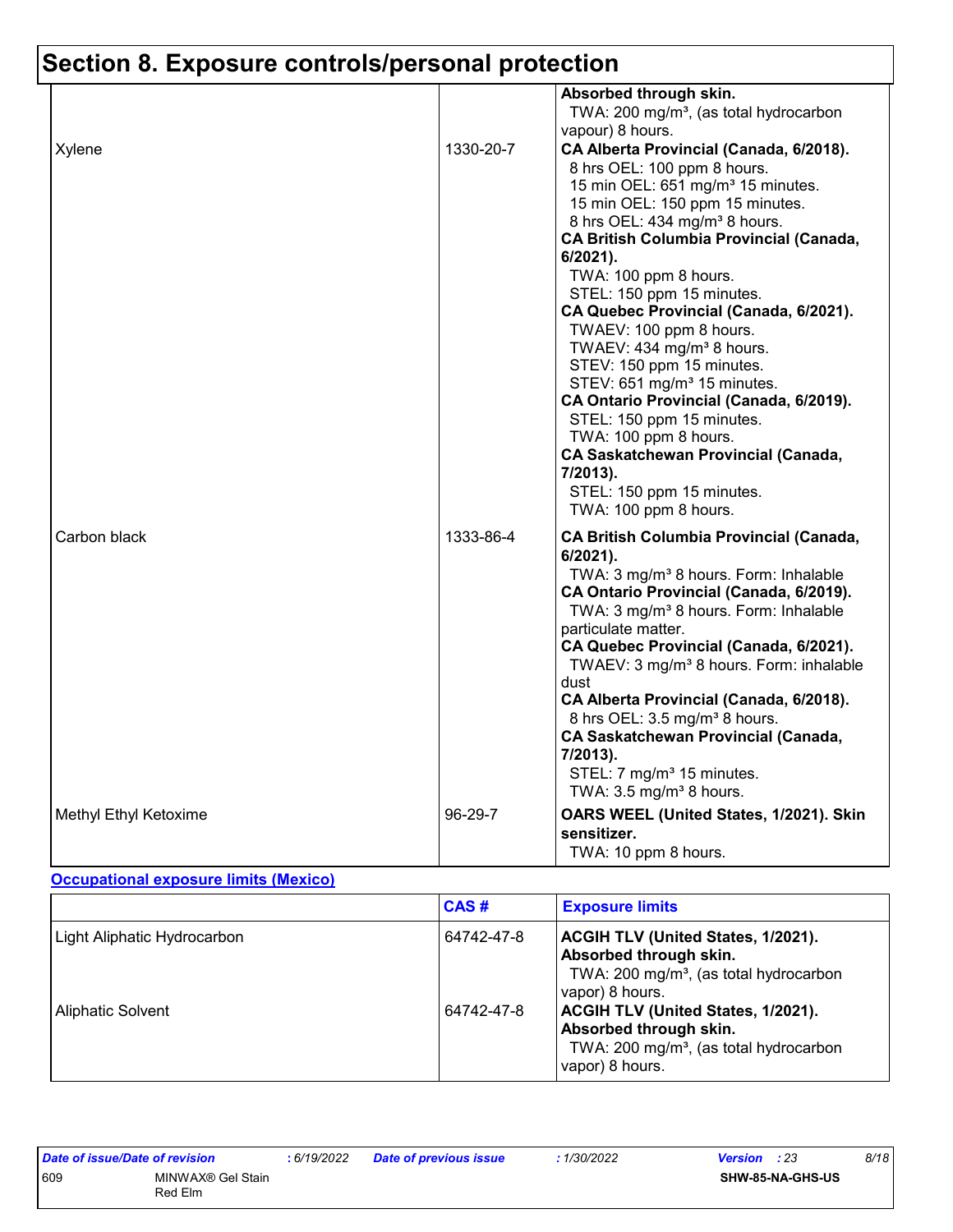# **Section 8. Exposure controls/personal protection**

| <b>Appropriate engineering</b><br><b>controls</b> | Use only with adequate ventilation. Use process enclosures, local exhaust ventilation or<br>other engineering controls to keep worker exposure to airborne contaminants below any<br>recommended or statutory limits. The engineering controls also need to keep gas,<br>vapor or dust concentrations below any lower explosive limits. Use explosion-proof<br>ventilation equipment.                                                                                                                                                                                                                                |
|---------------------------------------------------|----------------------------------------------------------------------------------------------------------------------------------------------------------------------------------------------------------------------------------------------------------------------------------------------------------------------------------------------------------------------------------------------------------------------------------------------------------------------------------------------------------------------------------------------------------------------------------------------------------------------|
| <b>Environmental exposure</b><br><b>controls</b>  | Emissions from ventilation or work process equipment should be checked to ensure<br>they comply with the requirements of environmental protection legislation. In some<br>cases, fume scrubbers, filters or engineering modifications to the process equipment<br>will be necessary to reduce emissions to acceptable levels.                                                                                                                                                                                                                                                                                        |
| <b>Individual protection measures</b>             |                                                                                                                                                                                                                                                                                                                                                                                                                                                                                                                                                                                                                      |
| <b>Hygiene measures</b>                           | Wash hands, forearms and face thoroughly after handling chemical products, before<br>eating, smoking and using the lavatory and at the end of the working period.<br>Appropriate techniques should be used to remove potentially contaminated clothing.<br>Contaminated work clothing should not be allowed out of the workplace. Wash<br>contaminated clothing before reusing. Ensure that eyewash stations and safety<br>showers are close to the workstation location.                                                                                                                                            |
| <b>Eye/face protection</b>                        | Safety eyewear complying with an approved standard should be used when a risk<br>assessment indicates this is necessary to avoid exposure to liquid splashes, mists,<br>gases or dusts. If contact is possible, the following protection should be worn, unless<br>the assessment indicates a higher degree of protection: safety glasses with side-<br>shields.                                                                                                                                                                                                                                                     |
| <b>Skin protection</b>                            |                                                                                                                                                                                                                                                                                                                                                                                                                                                                                                                                                                                                                      |
| <b>Hand protection</b>                            | Chemical-resistant, impervious gloves complying with an approved standard should be<br>worn at all times when handling chemical products if a risk assessment indicates this is<br>necessary. Considering the parameters specified by the glove manufacturer, check<br>during use that the gloves are still retaining their protective properties. It should be<br>noted that the time to breakthrough for any glove material may be different for different<br>glove manufacturers. In the case of mixtures, consisting of several substances, the<br>protection time of the gloves cannot be accurately estimated. |
| <b>Body protection</b>                            | Personal protective equipment for the body should be selected based on the task being<br>performed and the risks involved and should be approved by a specialist before<br>handling this product. When there is a risk of ignition from static electricity, wear anti-<br>static protective clothing. For the greatest protection from static discharges, clothing<br>should include anti-static overalls, boots and gloves.                                                                                                                                                                                         |
| <b>Other skin protection</b>                      | Appropriate footwear and any additional skin protection measures should be selected<br>based on the task being performed and the risks involved and should be approved by a<br>specialist before handling this product.                                                                                                                                                                                                                                                                                                                                                                                              |
| <b>Respiratory protection</b>                     | Based on the hazard and potential for exposure, select a respirator that meets the<br>appropriate standard or certification. Respirators must be used according to a<br>respiratory protection program to ensure proper fitting, training, and other important<br>aspects of use.                                                                                                                                                                                                                                                                                                                                    |

### **Section 9. Physical and chemical properties**

The conditions of measurement of all properties are at standard temperature and pressure unless otherwise indicated.

| <b>Appearance</b>                   |                   |
|-------------------------------------|-------------------|
| <b>Physical state</b>               | $:$ Liquid.       |
| <b>Color</b>                        | : Not available.  |
| Odor                                | : Not available.  |
| <b>Odor threshold</b>               | : Not available.  |
| рH                                  | : Not applicable. |
| <b>Melting point/freezing point</b> | : Not available.  |

| <b>Date of issue/Date of revision</b> |                              | 6/19/2022 | <b>Date of previous issue</b> | 1/30/2022 | Version | : 23                    | 9/18 |
|---------------------------------------|------------------------------|-----------|-------------------------------|-----------|---------|-------------------------|------|
| 609                                   | MINWAX® Gel Stain<br>Red Elm |           |                               |           |         | <b>SHW-85-NA-GHS-US</b> |      |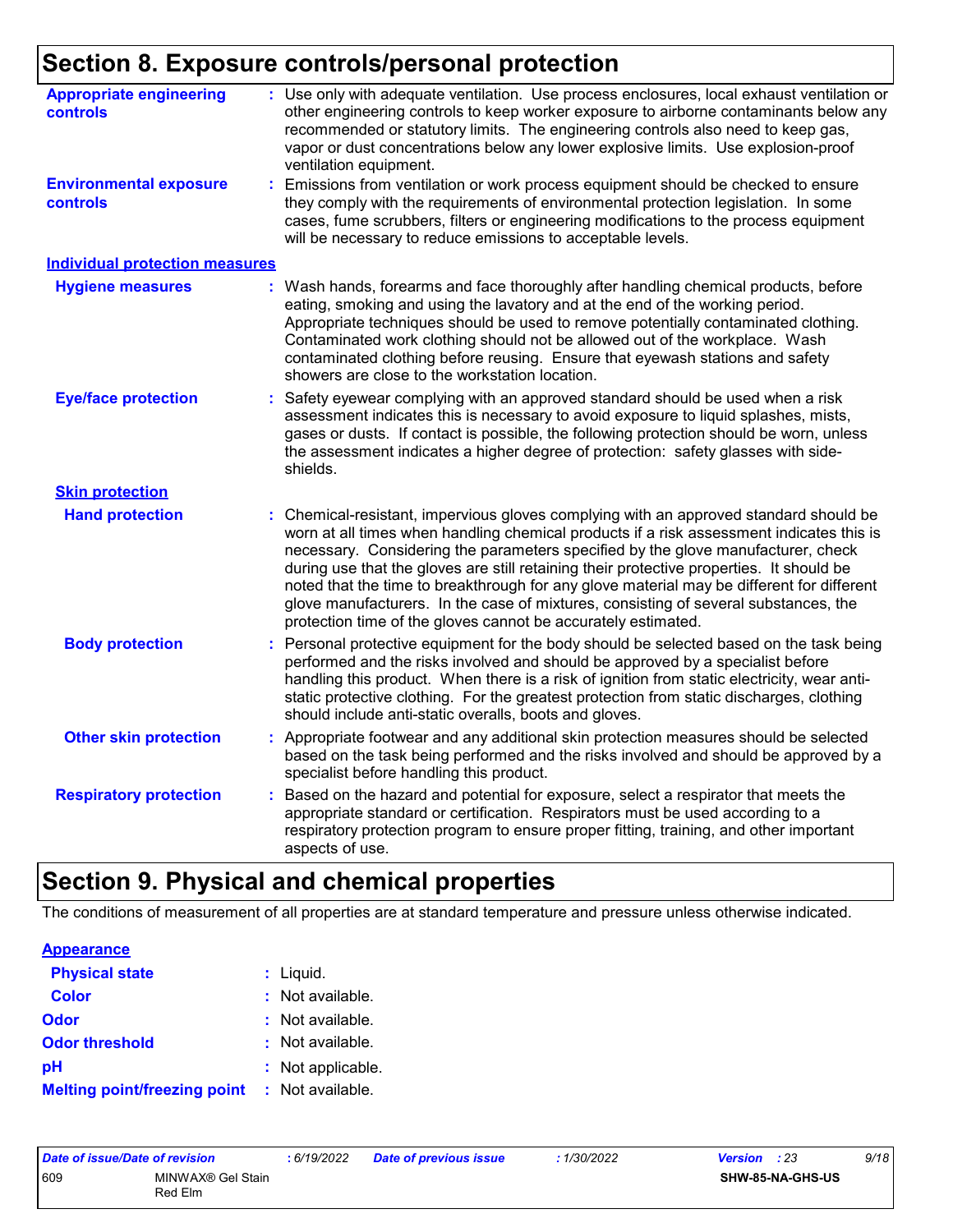### **Section 9. Physical and chemical properties**

| <b>Boiling point, initial boiling</b><br>point, and boiling range | : $148^{\circ}$ C (298.4 $^{\circ}$ F)                                   |
|-------------------------------------------------------------------|--------------------------------------------------------------------------|
| <b>Flash point</b>                                                | : Closed cup: $39^{\circ}$ C (102.2 $^{\circ}$ F) [Tagliabue Closed Cup] |
| <b>Evaporation rate</b>                                           | $\therefore$ 0.13 (butyl acetate = 1)                                    |
| <b>Flammability</b>                                               | : Not available.                                                         |
| Lower and upper explosion<br>limit/flammability limit             | $:$ Lower: 1%<br>Upper: 8.8%                                             |
| <b>Vapor pressure</b>                                             | : $0.17$ kPa (1.27 mm Hg)                                                |
| <b>Relative vapor density</b>                                     | : $5$ [Air = 1]                                                          |
| <b>Relative density</b>                                           | : 0.89                                                                   |
| <b>Solubility</b>                                                 | : Not available.                                                         |
| <b>Partition coefficient: n-</b><br>octanol/water                 | : Not applicable.                                                        |
| <b>Auto-ignition temperature</b>                                  | : Not available.                                                         |
| <b>Decomposition temperature</b>                                  | : Not available.                                                         |
| <b>Viscosity</b>                                                  | Kinematic (40°C (104°F)): <20.5 mm <sup>2</sup> /s (<20.5 cSt)           |
| <b>Molecular weight</b>                                           | Not applicable.                                                          |
| <b>Aerosol product</b>                                            |                                                                          |
| <b>Heat of combustion</b>                                         | : $24.931$ kJ/g                                                          |

## **Section 10. Stability and reactivity**

| <b>Reactivity</b>                                   | : No specific test data related to reactivity available for this product or its ingredients.                                                                                                                                               |
|-----------------------------------------------------|--------------------------------------------------------------------------------------------------------------------------------------------------------------------------------------------------------------------------------------------|
| <b>Chemical stability</b>                           | : The product is stable.                                                                                                                                                                                                                   |
| <b>Possibility of hazardous</b><br><b>reactions</b> | : Under normal conditions of storage and use, hazardous reactions will not occur.                                                                                                                                                          |
| <b>Conditions to avoid</b>                          | : Avoid all possible sources of ignition (spark or flame). Do not pressurize, cut, weld,<br>braze, solder, drill, grind or expose containers to heat or sources of ignition. Do not<br>allow vapor to accumulate in low or confined areas. |
| <b>Incompatible materials</b>                       | : Reactive or incompatible with the following materials:<br>oxidizing materials                                                                                                                                                            |
| <b>Hazardous decomposition</b><br>products          | : Under normal conditions of storage and use, hazardous decomposition products should<br>not be produced.                                                                                                                                  |

### **Section 11. Toxicological information**

**Information on toxicological effects**

**Acute toxicity**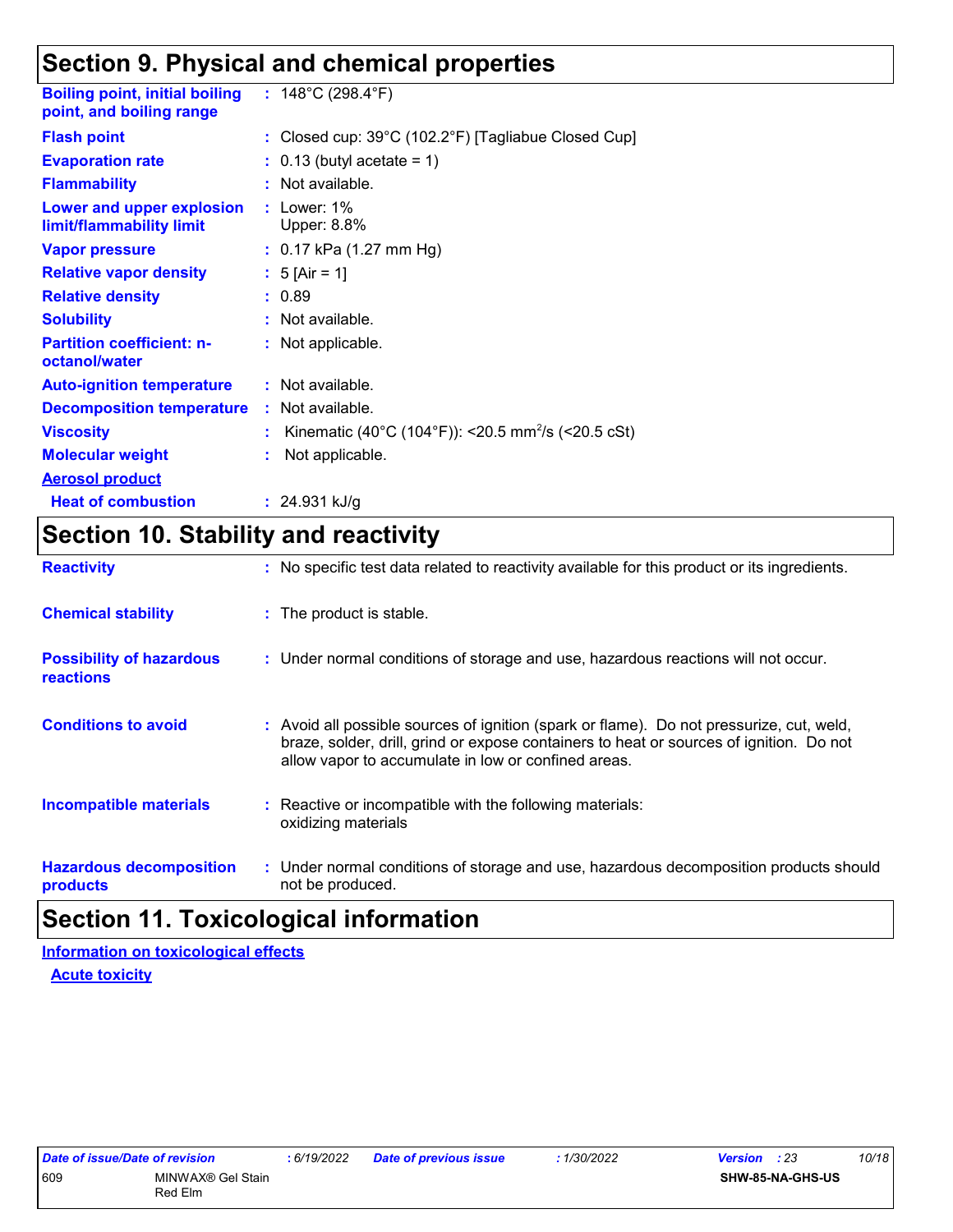# **Section 11. Toxicological information**

| <b>Product/ingredient name</b> | <b>Result</b>                | <b>Species</b> | <b>Dose</b>            | <b>Exposure</b> |
|--------------------------------|------------------------------|----------------|------------------------|-----------------|
| <b>Fumed Amorphous Silica</b>  | LD50 Oral                    | Rat            | 3160 mg/kg             |                 |
| Heavy Naphthenic Petroleum     | LD50 Oral                    | Rat            | >5000 mg/kg            |                 |
| Oil                            |                              |                |                        |                 |
| Light Aromatic Hydrocarbons    | LD50 Oral                    | Rat            | 8400 mg/kg             |                 |
| <b>Hydrotreated Heavy</b>      | <b>LC50 Inhalation Vapor</b> | Rat            | 8500 mg/m <sup>3</sup> | 4 hours         |
| Petroleum Naphtha              |                              |                |                        |                 |
|                                | LD50 Oral                    | Rat            | $>6$ g/kg              |                 |
| Xylene, mixed isomers          | LC50 Inhalation Gas.         | Rat            | 6700 ppm               | 4 hours         |
|                                | LD50 Oral                    | Rat            | 4300 mg/kg             |                 |
| Carbon Black                   | LD50 Oral                    | Rat            | >15400 mg/kg           |                 |
| trimethylbenzene               | LD50 Oral                    | Rat            | 8970 mg/kg             | -               |
| Methyl Ethyl Ketoxime          | LD50 Oral                    | Rat            | 930 mg/kg              |                 |

#### **Irritation/Corrosion**

| <b>Product/ingredient name</b>    | <b>Result</b>                 | <b>Species</b> | <b>Score</b> | <b>Exposure</b>    | <b>Observation</b> |
|-----------------------------------|-------------------------------|----------------|--------------|--------------------|--------------------|
| Heavy Naphthenic Petroleum<br>Oil | <b>Skin - Severe irritant</b> | Rabbit         |              | 500 mg             |                    |
| Light Aromatic Hydrocarbons       | Eyes - Mild irritant          | Rabbit         |              | 24 hours 100<br>uL |                    |
| Xylene, mixed isomers             | Eyes - Mild irritant          | Rabbit         |              | 87 mg              |                    |
|                                   | Eyes - Severe irritant        | Rabbit         |              | 24 hours 5<br>mg   | -                  |
|                                   | Skin - Mild irritant          | Rat            |              | 8 hours 60 uL      |                    |
|                                   | Skin - Moderate irritant      | Rabbit         |              | 24 hours 500       |                    |
|                                   | Skin - Moderate irritant      | Rabbit         |              | mg<br>100 %        |                    |
| trimethylbenzene                  | Eyes - Mild irritant          | Rabbit         |              | 24 hours 500<br>mg |                    |
|                                   | Skin - Moderate irritant      | Rabbit         |              | 24 hours 500       | -                  |
| Methyl Ethyl Ketoxime             | Eyes - Severe irritant        | Rabbit         |              | mg<br>100 uL       | -                  |

#### **Sensitization**

Not available.

#### **Mutagenicity**

Not available.

#### **Carcinogenicity**

Not available.

#### **Classification**

| <b>Product/ingredient name</b>                                                       | <b>OSHA</b> | <b>IARC</b> | <b>NTP</b> |
|--------------------------------------------------------------------------------------|-------------|-------------|------------|
| <b>Fumed Amorphous Silica</b><br>Iron Oxide<br>Xylene, mixed isomers<br>Carbon Black |             | 2Β          |            |

#### **Reproductive toxicity**

Not available.

#### **Teratogenicity**

Not available.

**Specific target organ toxicity (single exposure)**

609 MINWAX® Gel Stain Red Elm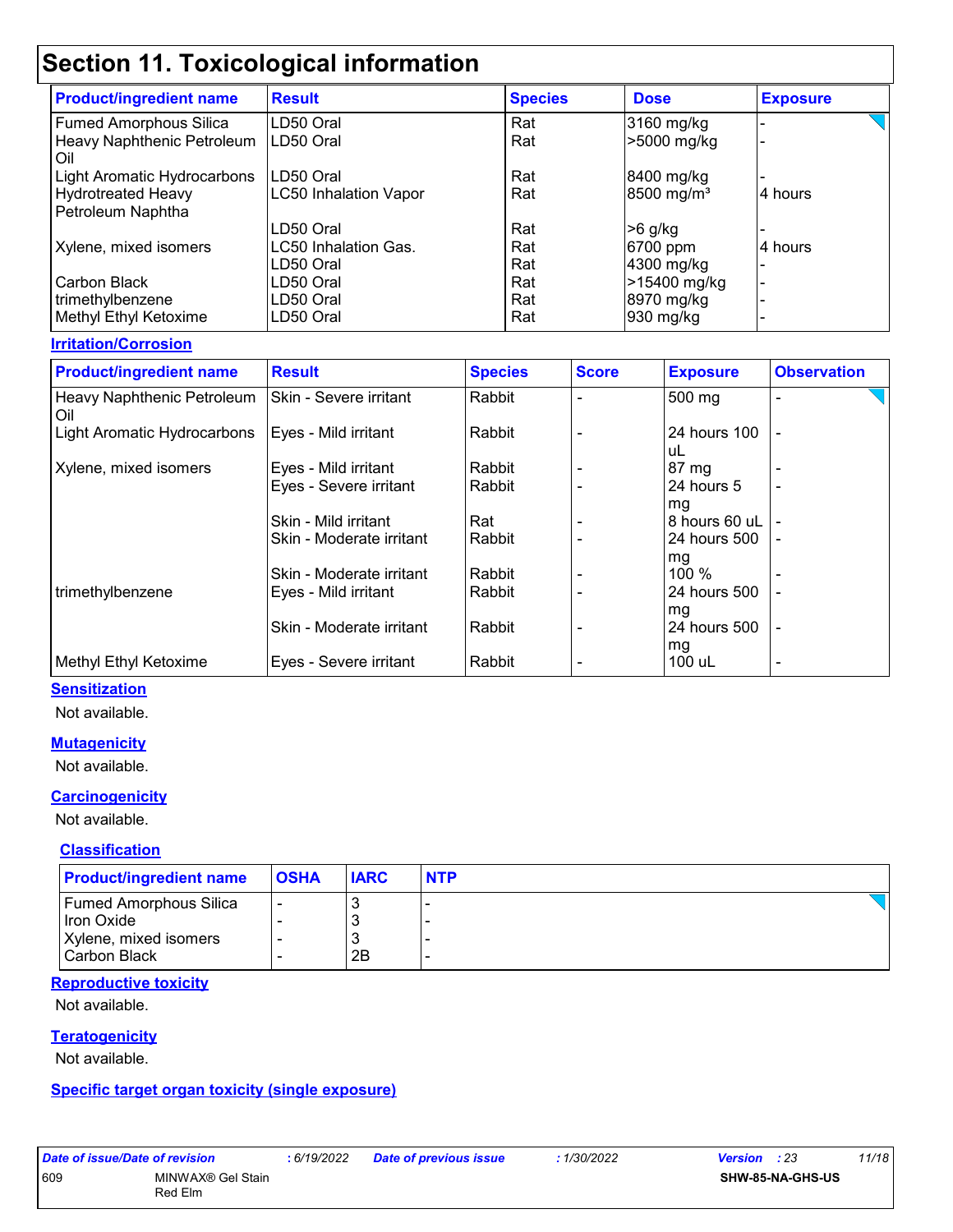# **Section 11. Toxicological information**

| <b>Name</b>                          | <b>Category</b> | <b>Route of</b><br>exposure | <b>Target organs</b>                   |
|--------------------------------------|-----------------|-----------------------------|----------------------------------------|
| Med. Aliphatic Hydrocarbon Solvent   | Category 3      |                             | Respiratory tract<br>irritation        |
|                                      | Category 3      |                             | Narcotic effects                       |
| Light Aliphatic Hydrocarbon          | Category 3      |                             | Respiratory tract<br><b>irritation</b> |
|                                      | Category 3      |                             | Narcotic effects                       |
| <b>Aliphatic Solvent</b>             | Category 3      |                             | Respiratory tract<br><b>irritation</b> |
|                                      | Category 3      |                             | Narcotic effects                       |
| Mineral Spirits (Odorless)           | Category 3      |                             | Respiratory tract<br>irritation        |
|                                      | Category 3      |                             | Narcotic effects                       |
| Light Aromatic Hydrocarbons          | Category 3      |                             | Respiratory tract<br><b>irritation</b> |
|                                      | Category 3      |                             | Narcotic effects                       |
| Hydrotreated Heavy Petroleum Naphtha | Category 3      |                             | Respiratory tract<br>irritation        |
|                                      | Category 3      |                             | Narcotic effects                       |
| Xylene, mixed isomers                | Category 3      |                             | Respiratory tract<br>irritation        |
| Methyl Ethyl Ketoxime                | Category 1      |                             | upper respiratory<br>tract             |
|                                      | Category 3      |                             | Narcotic effects                       |

#### **Specific target organ toxicity (repeated exposure)**

| <b>Name</b>                          | <b>Category</b> | <b>Route of</b><br>exposure | <b>Target organs</b> |
|--------------------------------------|-----------------|-----------------------------|----------------------|
| Med. Aliphatic Hydrocarbon Solvent   | Category 1      |                             |                      |
| Light Aliphatic Hydrocarbon          | Category 2      |                             |                      |
| Aliphatic Solvent                    | Category 2      | $\overline{\phantom{0}}$    |                      |
| Mineral Spirits (Odorless)           | Category 2      |                             |                      |
| <b>Light Aromatic Hydrocarbons</b>   | Category 2      |                             |                      |
| Hydrotreated Heavy Petroleum Naphtha | Category 2      | $\overline{\phantom{0}}$    |                      |
| Xylene, mixed isomers                | Category 2      |                             |                      |
| Methyl Ethyl Ketoxime                | Category 2      |                             | blood system         |

#### **Aspiration hazard**

| <b>Name</b>                          | <b>Result</b>                         |
|--------------------------------------|---------------------------------------|
| Med. Aliphatic Hydrocarbon Solvent   | <b>ASPIRATION HAZARD - Category 1</b> |
| Light Aliphatic Hydrocarbon          | <b>ASPIRATION HAZARD - Category 1</b> |
| <b>Aliphatic Solvent</b>             | <b>ASPIRATION HAZARD - Category 1</b> |
| Mineral Spirits (Odorless)           | <b>ASPIRATION HAZARD - Category 1</b> |
| <b>Light Aromatic Hydrocarbons</b>   | <b>ASPIRATION HAZARD - Category 1</b> |
| Hydrotreated Heavy Petroleum Naphtha | <b>ASPIRATION HAZARD - Category 1</b> |
| Xylene, mixed isomers                | <b>ASPIRATION HAZARD - Category 1</b> |
| trimethylbenzene                     | <b>ASPIRATION HAZARD - Category 1</b> |

#### **Information on the likely :** Not available.

**routes of exposure**

#### **Potential acute health effects**

| <b>Eye contact</b> |  |  |
|--------------------|--|--|
|                    |  |  |

**:** No known significant effects or critical hazards.

**Inhalation <b>:** Can cause central nervous system (CNS) depression. May cause drowsiness or dizziness. May cause respiratory irritation.

| Date of issue/Date of revision |                              | : 6/19/2022 | <b>Date of previous issue</b> | : 1/30/2022 | <b>Version</b> : 23     | 12/18 |
|--------------------------------|------------------------------|-------------|-------------------------------|-------------|-------------------------|-------|
| 609                            | MINWAX® Gel Stain<br>Red Elm |             |                               |             | <b>SHW-85-NA-GHS-US</b> |       |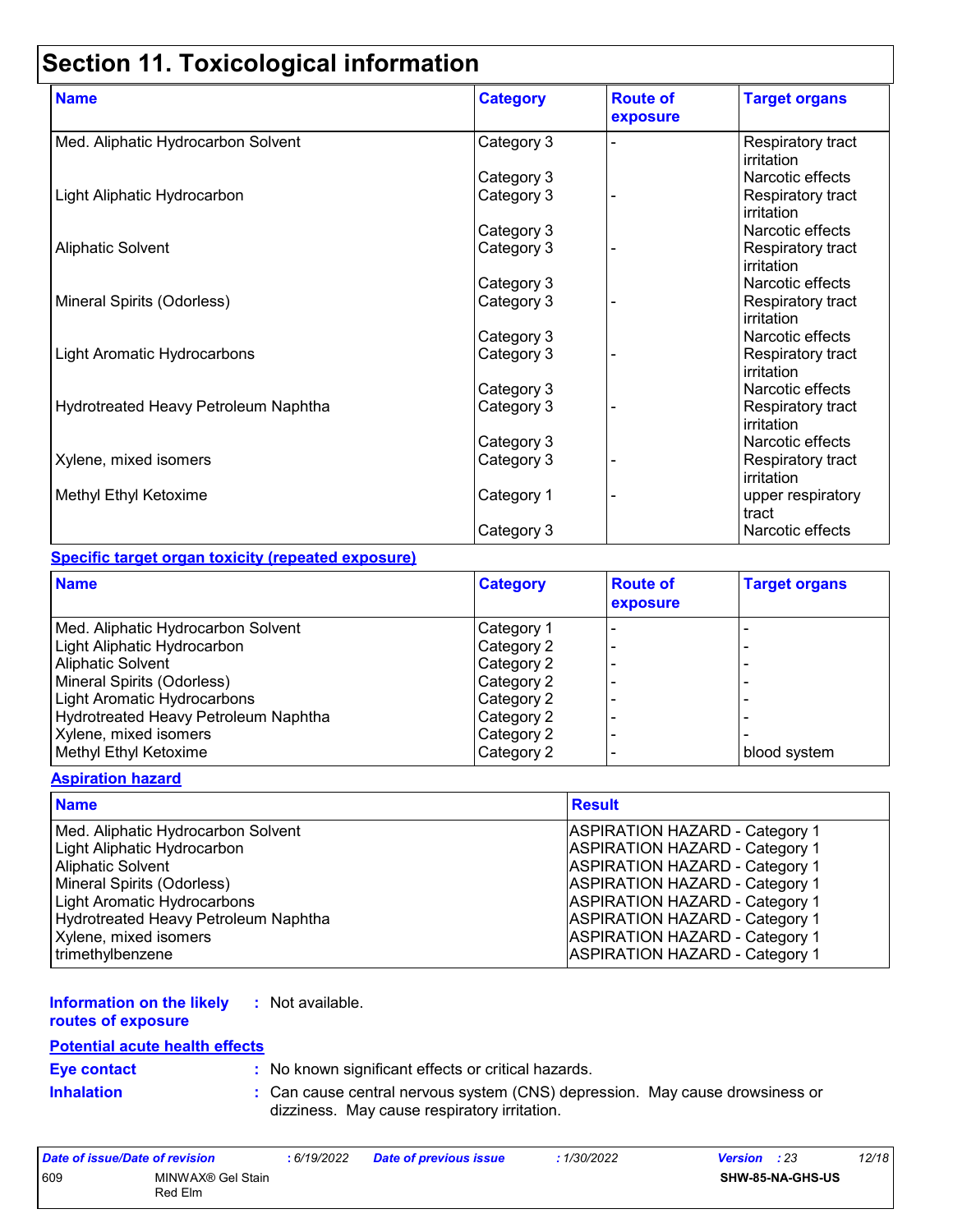# **Section 11. Toxicological information**

| <b>Skin contact</b>                     | : May cause an allergic skin reaction.                                                                                                                                                    |  |  |  |  |  |  |
|-----------------------------------------|-------------------------------------------------------------------------------------------------------------------------------------------------------------------------------------------|--|--|--|--|--|--|
| <b>Ingestion</b>                        | : Can cause central nervous system (CNS) depression. May be fatal if swallowed and<br>enters airways.                                                                                     |  |  |  |  |  |  |
|                                         | <b>Symptoms related to the physical, chemical and toxicological characteristics</b>                                                                                                       |  |  |  |  |  |  |
| <b>Eye contact</b>                      | : No specific data.                                                                                                                                                                       |  |  |  |  |  |  |
| <b>Inhalation</b>                       | : Adverse symptoms may include the following:<br>respiratory tract irritation<br>coughing<br>nausea or vomiting<br>headache<br>drowsiness/fatigue<br>dizziness/vertigo<br>unconsciousness |  |  |  |  |  |  |
| <b>Skin contact</b>                     | : Adverse symptoms may include the following:<br>irritation<br>redness                                                                                                                    |  |  |  |  |  |  |
| <b>Ingestion</b>                        | : Adverse symptoms may include the following:<br>nausea or vomiting                                                                                                                       |  |  |  |  |  |  |
|                                         | Delayed and immediate effects and also chronic effects from short and long term exposure                                                                                                  |  |  |  |  |  |  |
| <b>Short term exposure</b>              |                                                                                                                                                                                           |  |  |  |  |  |  |
| <b>Potential immediate</b><br>effects   | : Not available.                                                                                                                                                                          |  |  |  |  |  |  |
| <b>Potential delayed effects</b>        | : Not available.                                                                                                                                                                          |  |  |  |  |  |  |
| <b>Long term exposure</b>               |                                                                                                                                                                                           |  |  |  |  |  |  |
| <b>Potential immediate</b><br>effects   | : Not available.                                                                                                                                                                          |  |  |  |  |  |  |
| <b>Potential delayed effects</b>        | : Not available.                                                                                                                                                                          |  |  |  |  |  |  |
| <b>Potential chronic health effects</b> |                                                                                                                                                                                           |  |  |  |  |  |  |
| Not available.                          |                                                                                                                                                                                           |  |  |  |  |  |  |
| <b>General</b>                          | Causes damage to organs through prolonged or repeated exposure. Once sensitized, a<br>severe allergic reaction may occur when subsequently exposed to very low levels.                    |  |  |  |  |  |  |
| <b>Carcinogenicity</b>                  | Suspected of causing cancer. Risk of cancer depends on duration and level of<br>exposure.                                                                                                 |  |  |  |  |  |  |
| <b>Mutagenicity</b>                     | : No known significant effects or critical hazards.                                                                                                                                       |  |  |  |  |  |  |
| <b>Teratogenicity</b>                   | : No known significant effects or critical hazards.                                                                                                                                       |  |  |  |  |  |  |
| <b>Developmental effects</b>            | No known significant effects or critical hazards.                                                                                                                                         |  |  |  |  |  |  |
| <b>Fertility effects</b>                | No known significant effects or critical hazards.                                                                                                                                         |  |  |  |  |  |  |
|                                         |                                                                                                                                                                                           |  |  |  |  |  |  |

#### **Numerical measures of toxicity** Not available. **Acute toxicity estimates**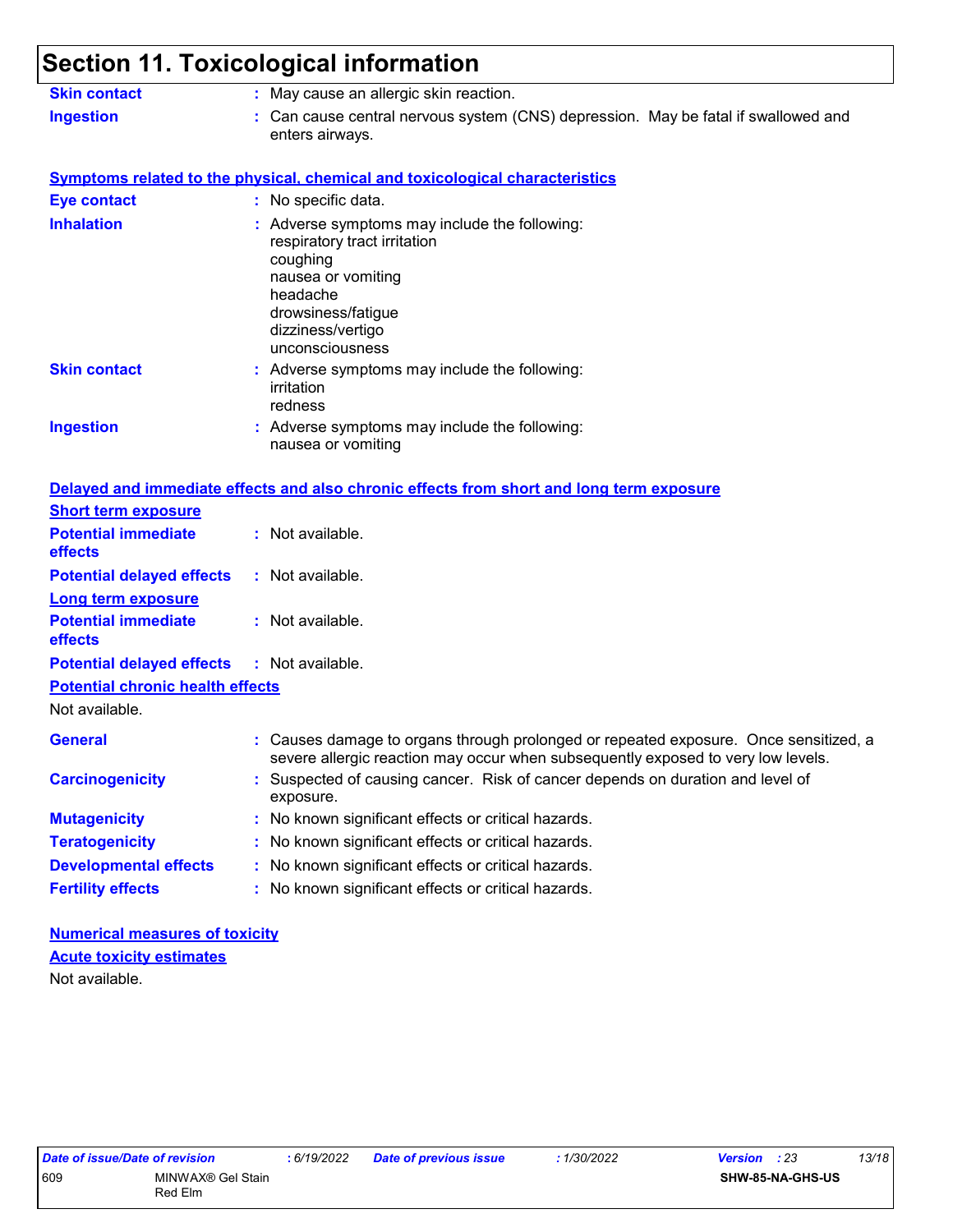### **Section 12. Ecological information**

| <b>Toxicity</b>                |                                    |                                     |                 |
|--------------------------------|------------------------------------|-------------------------------------|-----------------|
| <b>Product/ingredient name</b> | <b>Result</b>                      | <b>Species</b>                      | <b>Exposure</b> |
| Light Aliphatic Hydrocarbon    | Acute LC50 2200 µg/l Fresh water   | Fish - Lepomis macrochirus          | 4 days          |
| Aliphatic Solvent              | Acute LC50 2200 µg/l Fresh water   | Fish - Lepomis macrochirus          | 4 days          |
| Mineral Spirits (Odorless)     | Acute LC50 2200 µg/l Fresh water   | Fish - Lepomis macrochirus          | 4 days          |
| Xylene, mixed isomers          | Acute LC50 8500 µg/l Marine water  | Crustaceans - Palaemonetes<br>pugio | 48 hours        |
|                                | Acute LC50 13400 µg/l Fresh water  | <b>Fish - Pimephales promelas</b>   | 96 hours        |
| trimethylbenzene               | Acute LC50 5600 µg/l Marine water  | Crustaceans - Palaemonetes<br>pugio | 48 hours        |
| Methyl Ethyl Ketoxime          | Acute LC50 843000 µg/l Fresh water | Fish - Pimephales promelas          | 96 hours        |

#### **Persistence and degradability**

| <b>Product/ingredient name</b>                         | Aquatic half-life | <b>Photolysis</b> | Biodegradability   |
|--------------------------------------------------------|-------------------|-------------------|--------------------|
| Light Aromatic Hydrocarbons  <br>Xylene, mixed isomers |                   |                   | Readily<br>Readily |

#### **Bioaccumulative potential**

| <b>Product/ingredient name</b> | $LoaPow$ | <b>BCF</b>   | <b>Potential</b> |
|--------------------------------|----------|--------------|------------------|
| Light Aromatic Hydrocarbons    |          | l 10 to 2500 | high             |
| <b>Hydrotreated Heavy</b>      |          | 10 to 2500   | high             |
| Petroleum Naphtha              |          |              |                  |
| Xylene, mixed isomers          |          | 8.1 to 25.9  | low              |
| Methyl Ethyl Ketoxime          |          | 12.5 to 5.8  | low              |

#### **Mobility in soil**

**Soil/water partition coefficient (Koc) :** Not available.

**Other adverse effects** : No known significant effects or critical hazards.

### **Section 13. Disposal considerations**

**Disposal methods :**

The generation of waste should be avoided or minimized wherever possible. Disposal of this product, solutions and any by-products should at all times comply with the requirements of environmental protection and waste disposal legislation and any regional local authority requirements. Dispose of surplus and non-recyclable products via a licensed waste disposal contractor. Waste should not be disposed of untreated to the sewer unless fully compliant with the requirements of all authorities with jurisdiction. Waste packaging should be recycled. Incineration or landfill should only be considered when recycling is not feasible. This material and its container must be disposed of in a safe way. Care should be taken when handling emptied containers that have not been cleaned or rinsed out. Empty containers or liners may retain some product residues. Vapor from product residues may create a highly flammable or explosive atmosphere inside the container. Do not cut, weld or grind used containers unless they have been cleaned thoroughly internally. Avoid dispersal of spilled material and runoff and contact with soil, waterways, drains and sewers.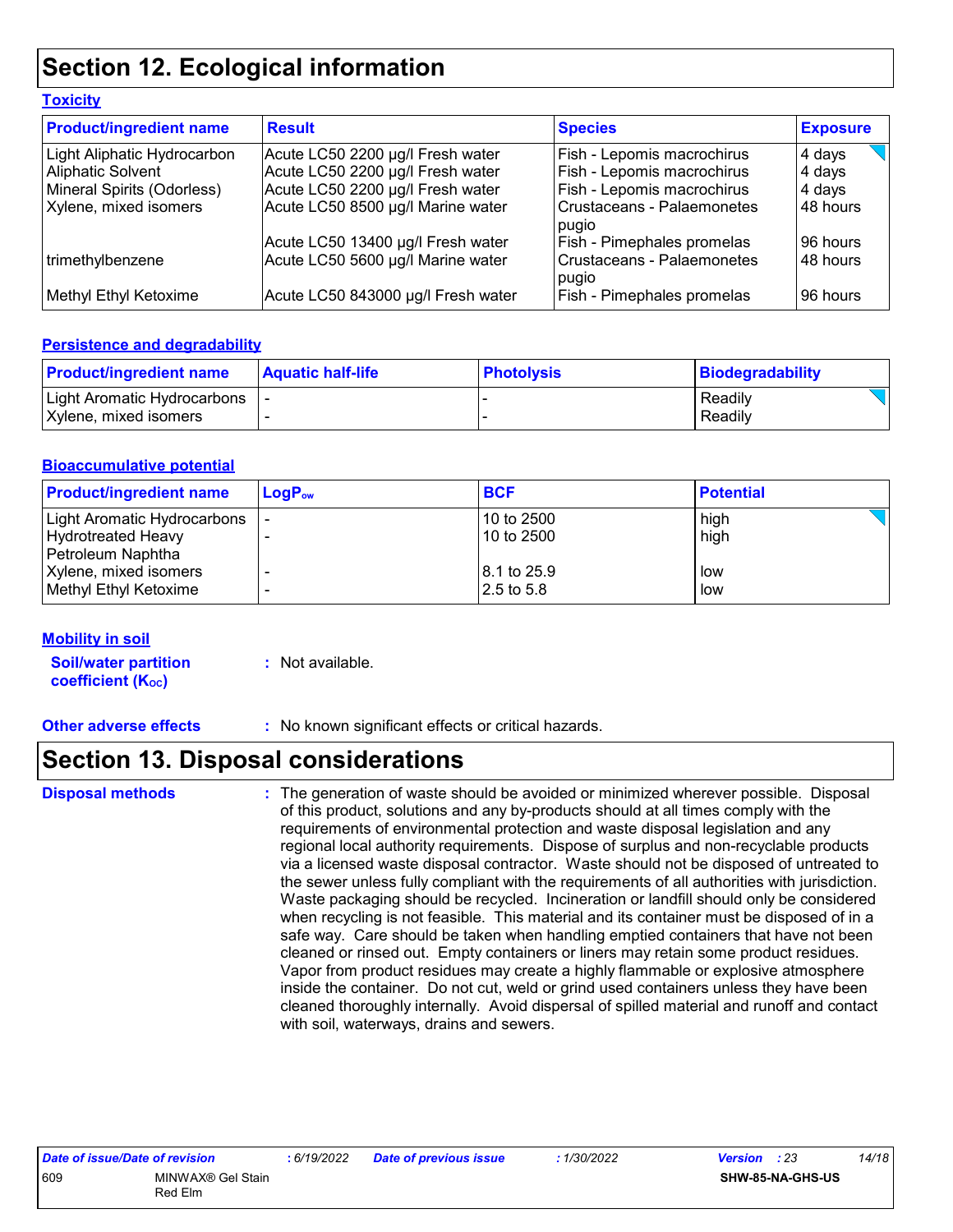# **Section 14. Transport information**

|                                         | <b>DOT</b><br><b>Classification</b>                                                                                                                                                                                                                                                                                                                               | <b>TDG</b><br><b>Classification</b>                                                                                                                                          | <b>Mexico</b><br><b>Classification</b> | <b>IATA</b>                                                                                                                   | <b>IMDG</b>                                                                                                                                        |
|-----------------------------------------|-------------------------------------------------------------------------------------------------------------------------------------------------------------------------------------------------------------------------------------------------------------------------------------------------------------------------------------------------------------------|------------------------------------------------------------------------------------------------------------------------------------------------------------------------------|----------------------------------------|-------------------------------------------------------------------------------------------------------------------------------|----------------------------------------------------------------------------------------------------------------------------------------------------|
| <b>UN number</b>                        | <b>UN1263</b>                                                                                                                                                                                                                                                                                                                                                     | <b>UN1263</b>                                                                                                                                                                | <b>UN1263</b>                          | <b>UN1263</b>                                                                                                                 | <b>UN1263</b>                                                                                                                                      |
| <b>UN proper</b><br>shipping name       | <b>PAINT</b>                                                                                                                                                                                                                                                                                                                                                      | <b>PAINT</b>                                                                                                                                                                 | <b>PAINT</b>                           | <b>PAINT</b>                                                                                                                  | PAINT. Marine<br>pollutant (Med.<br>Aliphatic<br>Hydrocarbon<br>Solvent, Light<br>Aliphatic<br>Hydrocarbon)                                        |
| <b>Transport</b>                        | $\mathbf{3}$                                                                                                                                                                                                                                                                                                                                                      | 3                                                                                                                                                                            | $\mathbf{3}$                           | 3                                                                                                                             | $\mathfrak{S}$                                                                                                                                     |
| hazard class(es)                        |                                                                                                                                                                                                                                                                                                                                                                   |                                                                                                                                                                              |                                        |                                                                                                                               |                                                                                                                                                    |
| <b>Packing group</b>                    | $\mathop{\rm III}$                                                                                                                                                                                                                                                                                                                                                | Ш                                                                                                                                                                            | $\ensuremath{\mathsf{III}}\xspace$     | $\mathop{\rm III}$                                                                                                            | $\ensuremath{\mathsf{III}}\xspace$                                                                                                                 |
| <b>Environmental</b><br>hazards         | No.                                                                                                                                                                                                                                                                                                                                                               | No.                                                                                                                                                                          | No.                                    | Yes. The<br>environmentally<br>hazardous<br>substance mark<br>is not required.                                                | Yes.                                                                                                                                               |
| <b>Additional</b><br><b>information</b> | This product may<br>be re-classified as<br>"Combustible<br>Liquid," unless<br>transported by<br>vessel or aircraft.<br>Non-bulk<br>packages (less<br>than or equal to<br>119 gal) of<br>combustible<br>liquids are not<br>regulated as<br>hazardous<br>materials in<br>package sizes<br>less than the<br>product reportable<br>quantity.<br><b>ERG No.</b><br>128 | Product classified<br>as per the<br>following sections<br>of the<br>Transportation of<br>Dangerous Goods<br>Regulations:<br>2.18-2.19 (Class<br>3).<br><b>ERG No.</b><br>128 | <b>ERG No.</b><br>128                  | The<br>environmentally<br>hazardous<br>substance mark<br>may appear if<br>required by other<br>transportation<br>regulations. | The marine<br>pollutant mark is<br>not required when<br>transported in<br>sizes of ≤5 L or ≤5<br>kg.<br><b>Emergency</b><br>schedules F-E, S-<br>E |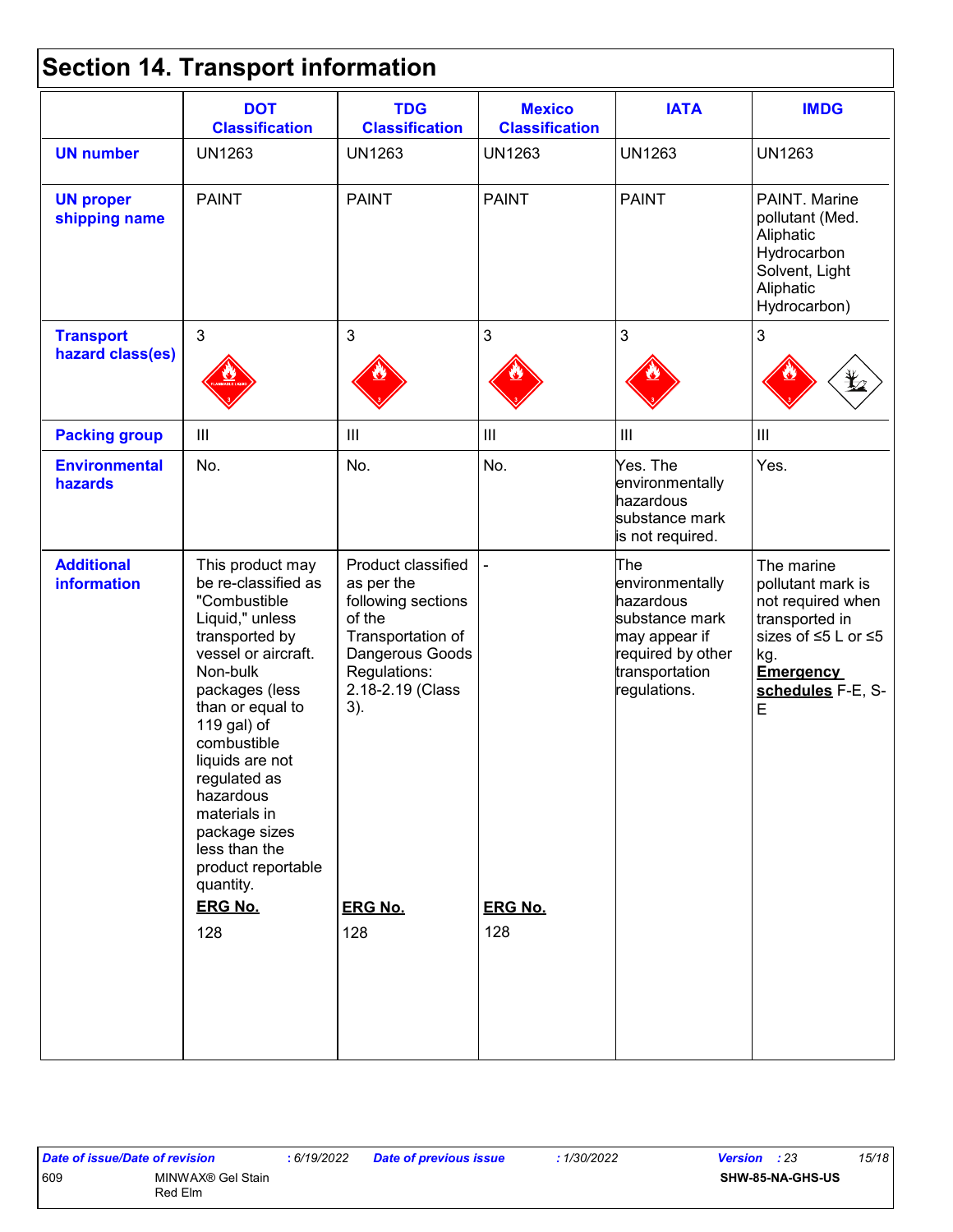### **Section 14. Transport information**

| <b>Special precautions for user :</b>                    |          | Multi-modal shipping descriptions are provided for informational purposes and do not<br>consider container sizes. The presence of a shipping description for a particular<br>mode of transport (sea, air, etc.), does not indicate that the product is packaged<br>suitably for that mode of transport. All packaging must be reviewed for suitability<br>prior to shipment, and compliance with the applicable regulations is the sole<br>responsibility of the person offering the product for transport. People loading and<br>unloading dangerous goods must be trained on all of the risks deriving from the<br>substances and on all actions in case of emergency situations. |
|----------------------------------------------------------|----------|-------------------------------------------------------------------------------------------------------------------------------------------------------------------------------------------------------------------------------------------------------------------------------------------------------------------------------------------------------------------------------------------------------------------------------------------------------------------------------------------------------------------------------------------------------------------------------------------------------------------------------------------------------------------------------------|
| <b>Transport in bulk according</b><br>to IMO instruments | <b>P</b> | Not available.                                                                                                                                                                                                                                                                                                                                                                                                                                                                                                                                                                                                                                                                      |

**Proper shipping name :**

: Not available.

### **Section 15. Regulatory information**

#### **SARA 313**

SARA 313 (40 CFR 372.45) supplier notification can be found on the Environmental Data Sheet.

#### **California Prop. 65**

WARNING: This product contains chemicals known to the State of California to cause cancer and birth defects or other reproductive harm.

**International regulations**

| <b>International lists</b> | : Australia inventory (AIIC): Not determined.                |
|----------------------------|--------------------------------------------------------------|
|                            | China inventory (IECSC): Not determined.                     |
|                            | Japan inventory (CSCL): Not determined.                      |
|                            | Japan inventory (ISHL): Not determined.                      |
|                            | Korea inventory (KECI): Not determined.                      |
|                            | New Zealand Inventory of Chemicals (NZIoC): Not determined.  |
|                            | Philippines inventory (PICCS): Not determined.               |
|                            | Taiwan Chemical Substances Inventory (TCSI): Not determined. |
|                            | Thailand inventory: Not determined.                          |
|                            | Turkey inventory: Not determined.                            |
|                            | Vietnam inventory: Not determined.                           |

### **Section 16. Other information**

**Hazardous Material Information System (U.S.A.)**



**The customer is responsible for determining the PPE code for this material. For more information on HMIS® Personal Protective Equipment (PPE) codes, consult the HMIS® Implementation Manual.**

**Caution: HMIS® ratings are based on a 0-4 rating scale, with 0 representing minimal hazards or risks, and 4 representing significant hazards or risks. Although HMIS® ratings and the associated label are not required on SDSs or products leaving a facility under 29 CFR 1910.1200, the preparer may choose to provide them. HMIS® ratings are to be used with a fully implemented HMIS® program. HMIS® is a registered trademark and service mark of the American Coatings Association, Inc.**

**Procedure used to derive the classification**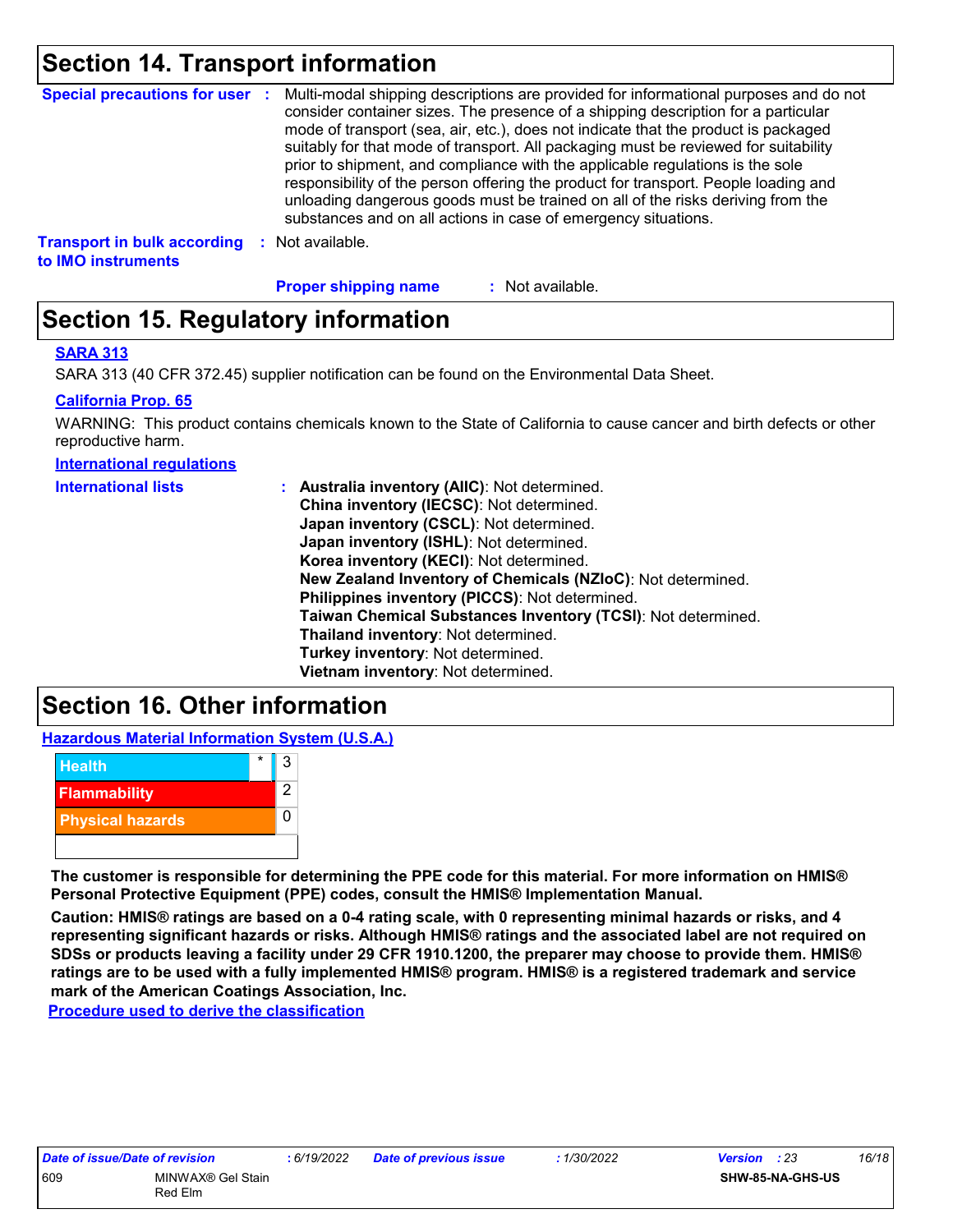### **Section 16. Other information**

| <b>Classification</b>                                                 | <b>Justification</b>      |
|-----------------------------------------------------------------------|---------------------------|
| <b>FLAMMABLE LIQUIDS - Category 3</b>                                 | On basis of test data     |
| <b>SKIN SENSITIZATION - Category 1</b>                                | Calculation method        |
| <b>CARCINOGENICITY - Category 2</b>                                   | l Calculation method      |
| SPECIFIC TARGET ORGAN TOXICITY (SINGLE EXPOSURE) (Respiratory tract   | l Calculation method      |
| irritation) - Category 3                                              |                           |
| SPECIFIC TARGET ORGAN TOXICITY (SINGLE EXPOSURE) (Narcotic effects) - | l Calculation method      |
| Category 3                                                            |                           |
| SPECIFIC TARGET ORGAN TOXICITY (REPEATED EXPOSURE) - Category 1       | l Calculation method      |
| <b>ASPIRATION HAZARD - Category 1</b>                                 | <b>Calculation method</b> |

**History**

| <u>.</u>                          |                                                                                                                                                                                                                                                                                                                                                                                                                                                                                                                                                                                                                     |
|-----------------------------------|---------------------------------------------------------------------------------------------------------------------------------------------------------------------------------------------------------------------------------------------------------------------------------------------------------------------------------------------------------------------------------------------------------------------------------------------------------------------------------------------------------------------------------------------------------------------------------------------------------------------|
| Date of printing                  | : 6/19/2022                                                                                                                                                                                                                                                                                                                                                                                                                                                                                                                                                                                                         |
| Date of issue/Date of<br>revision | : 6/19/2022                                                                                                                                                                                                                                                                                                                                                                                                                                                                                                                                                                                                         |
| Date of previous issue            | : 1/30/2022                                                                                                                                                                                                                                                                                                                                                                                                                                                                                                                                                                                                         |
| <b>Version</b>                    | : 23                                                                                                                                                                                                                                                                                                                                                                                                                                                                                                                                                                                                                |
| <b>Key to abbreviations</b>       | $\therefore$ ATE = Acute Toxicity Estimate<br>BCF = Bioconcentration Factor<br>GHS = Globally Harmonized System of Classification and Labelling of Chemicals<br>IATA = International Air Transport Association<br>IBC = Intermediate Bulk Container<br><b>IMDG</b> = International Maritime Dangerous Goods<br>LogPow = logarithm of the octanol/water partition coefficient<br>MARPOL = International Convention for the Prevention of Pollution From Ships, 1973<br>as modified by the Protocol of 1978. ("Marpol" = marine pollution)<br>$N/A = Not available$<br>SGG = Segregation Group<br>UN = United Nations |

**Indicates information that has changed from previously issued version.**

#### **Notice to reader**

**It is recommended that each customer or recipient of this Safety Data Sheet (SDS) study it carefully and consult resources, as necessary or appropriate, to become aware of and understand the data contained in this SDS and any hazards associated with the product. This information is provided in good faith and believed to be accurate as of the effective date herein. However, no warranty, express or implied, is given. The information presented here applies only to the product as shipped. The addition of any material can change the composition, hazards and risks of the product. Products shall not be repackaged, modified, or tinted except as specifically instructed by the manufacturer, including but not limited to the incorporation of products not specified by the manufacturer, or the use or addition of products in proportions not specified by the manufacturer. Regulatory requirements are subject to change and may differ between various locations and jurisdictions. The customer/buyer/user is responsible to ensure that his activities comply with all country, federal, state, provincial or local laws. The conditions for use of the product are not under the control of the manufacturer; the customer/buyer/user is responsible to determine the conditions necessary for the safe use of this product. The customer/buyer/user should not use the product for any purpose other than the purpose shown in the applicable section of this SDS without first referring to the supplier and obtaining written handling instructions. Due to the proliferation of sources for information such as manufacturer-specific SDS, the manufacturer cannot be responsible for SDSs obtained from any other source.**